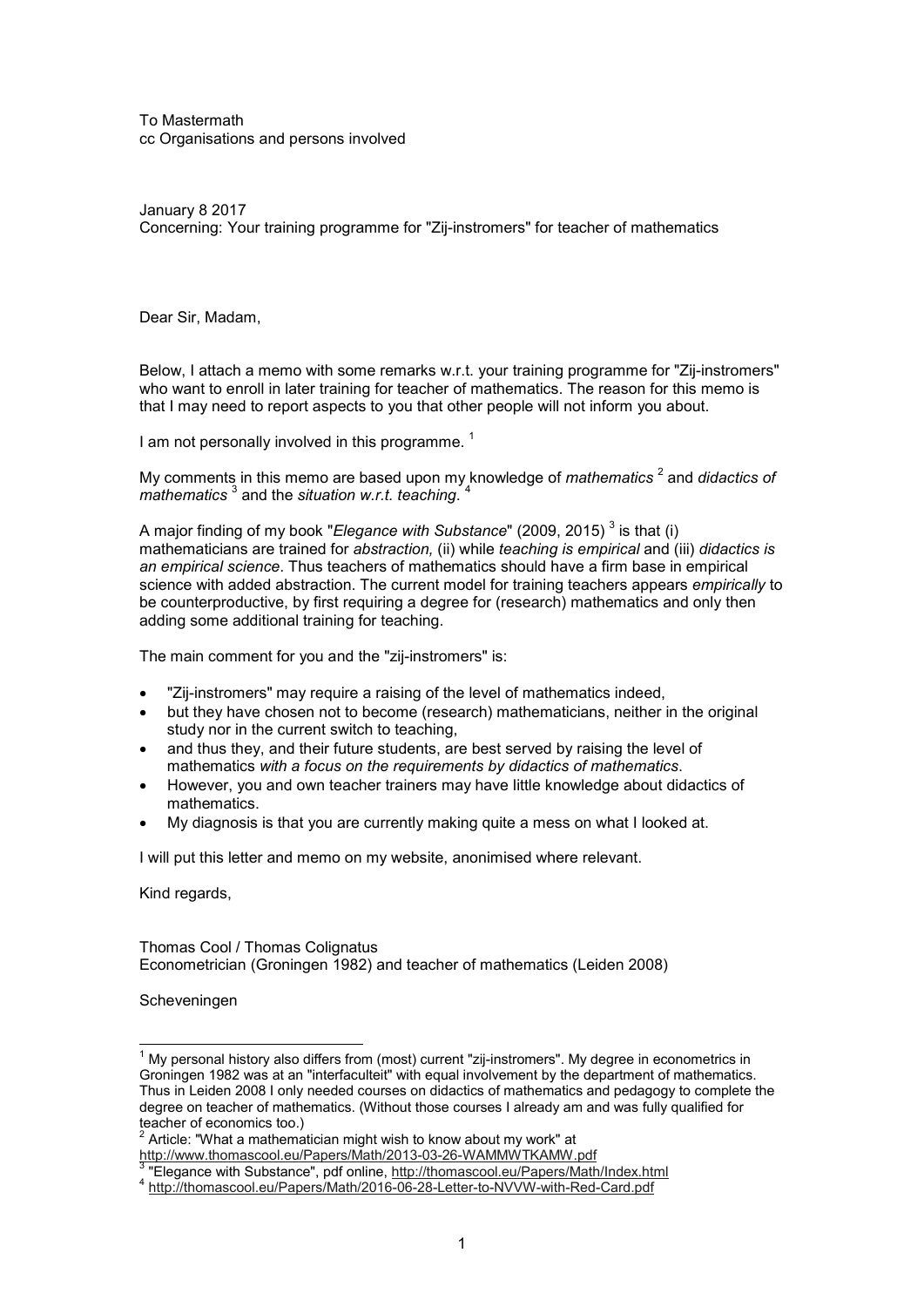# **Some remarks about the Mastermath 2017 training programme for "Zij-instromers" for teacher of mathematics**

Thomas Colignatus January 8 2017

| 1.1.             |                                                                       |  |
|------------------|-----------------------------------------------------------------------|--|
| 1.2.             |                                                                       |  |
| 1.3.             | Major conclusions of "Elegance with Substance" (2009, 2015)3          |  |
| 1.4.             |                                                                       |  |
| 1.5.             |                                                                       |  |
| 1.6.             |                                                                       |  |
| 1.7.             |                                                                       |  |
| 1.8.             |                                                                       |  |
| 2.               |                                                                       |  |
| 2.1.             | Key example: Real numbers, continuity and limits, and group theory 6  |  |
| 2.2 <sub>1</sub> |                                                                       |  |
| 2.3.             |                                                                       |  |
| 2.4.             |                                                                       |  |
|                  |                                                                       |  |
| 3.1.             | Use a standard book and not your own undidactic syllabus 11           |  |
| 3.2.             |                                                                       |  |
|                  |                                                                       |  |
| 4.1.             |                                                                       |  |
| 4.2 <sub>1</sub> |                                                                       |  |
| 4.3.             |                                                                       |  |
| 4.4              |                                                                       |  |
| 4.5.             |                                                                       |  |
| 4.6.             |                                                                       |  |
| 5.<br>6.         |                                                                       |  |
|                  | Appendix. Letter to Wiegerinck w.r.t. Mastermath course in Analysis17 |  |
|                  |                                                                       |  |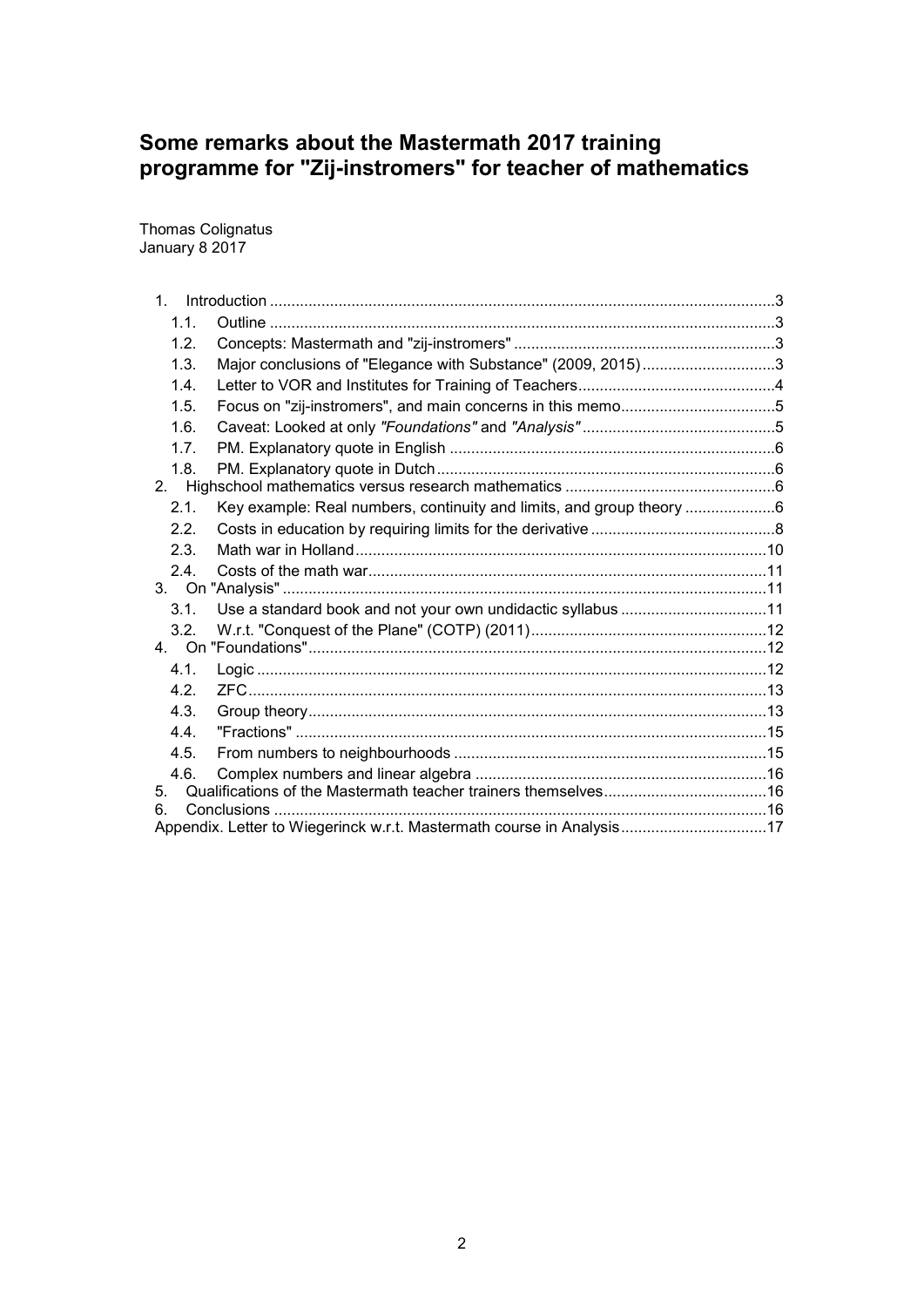# *1. Introduction*

# **1.1. Outline**

This *Introduction* will clarify what Mastermath states as its purpose. It will also give a summary of the major conclusions of "Elegance with Substance" (2009, 2015) and of this memo w.r.t. the training of potential teachers.

Subsequently, I will make some comments on didactics, in relation to the Mastermath courses on *"Foundations"* and *"Analysis".*

It is unavoidable to also consider the qualifications of the Mastermath teacher-trainers themselves. They focus on teaching mathematics (the stated purpose) but it would be better if they knew about didactics and teaching at highschool.

We close with conclusions.

# **1.2. Concepts: Mastermath and "zij-instromers"**

Mastermath is the master's degree programme in (research) *mathematics,* in The Netherlands (Holland).

Mastermath also has a "remedial" programme for potential *teachers of mathematics,* for people who have an original degree in science but no degree in mathematics. These people are called "zij-instromers".

The aim is to get these "zij-instromers" qualified for the official teacher of mathematics training programmes. There are 7 courses of each 6 ECTS, or 7 x 6 x 28 hours or 42 weeks of 28 hours studying (assuming also other activities).

Currently, there are about 5 persons taking this course. <sup>5</sup>

New website (2016-2017): http://elo.Mastermath.nl

The website for Spring 2017: https://elo.mastermath.nl/course/index.php?categoryid=17

(Old website: http://www.Mastermath.nl)

### **1.3. Major conclusions of "Elegance with Substance" (2009, 2015)**

"*Elegance with Substance*" (2009, 2015)  $^6$  has more conclusions, but major ones for this topic are:

- Mathematicians are trained for abstraction while teaching is empirics, and didactics an empirical science.
- Thus teachers of mathematics should have a firm base in empirical science with added abstraction.
- The current approach to training teachers of mathematics is counterproductive*, as empirical evidence shows,* since it first requires a degree for (research) mathematics and only then adds some additional training for didactics and teaching.

Thus, also the current required qualifications for the official teacher of mathematics training programmes should be revised.

 5 http://www.beteronderwijsnederland.nl/content/mastermath-voor-zij-instromers-wiskunde

<sup>&</sup>lt;sup>6</sup> http://thomascool.eu/Papers/Math/Index.html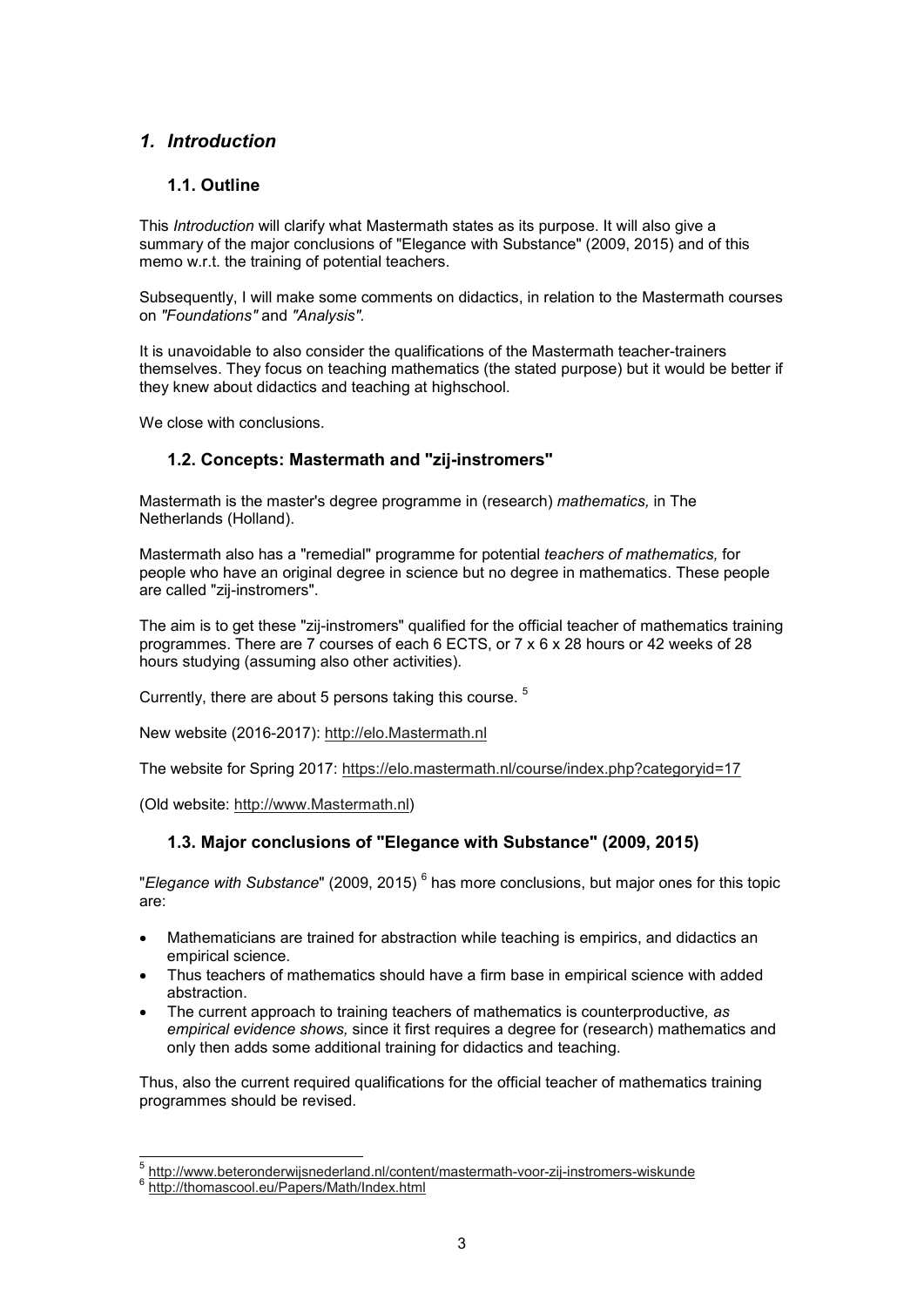#### **1.4. Letter to VOR and Institutes for Training of Teachers**

It is important to be aware of the general environment. When "zij-instromers" are prepared for the regular teacher training courses, then it is useful to be aware what these training courses for teacher of mathematics amount to.

(1) This is my letter <sup>7</sup> and sequel <sup>8</sup> to the *association for research in education* (VOR) <sup>9</sup> and the *institutes for training of teachers* (ICL). <sup>10</sup> I haven't received a reply yet.

(2) A recent report by NVAO about the university training for teachers is here.  $11$  On page 18, there is the observation that the training has a double objective, both the masters degree itself and the training for teacher. This is called a "challenge", but, if this report had looked at *"Elegance with Substance"* (2009, 2015), then they could have concluded that for mathematics and its teaching it is a "logically inconsistent" (both empirics and neglect of empirics by abstraction):

#### Dubbele opdracht van de ulo's

Er is een spanning tussen de voorbereiding op het beroep van docent en de eisen die worden gesteld aan een opleiding op masterniveau. Het lerarenberoep vraagt niet alleen cognitieve vaardigheden maar ook communicatieve, pedagogische en didactische vaardigheden: vaardigheden die nodig zijn om een goede relatie op te kunnen bouwen met leerlingen en ingewikkelde leerstof goed uit te kunnen leggen. Dit zijn vaardigheden waarvan de ontwikkeling tijd kost en die ulo-studenten in hun voorafgaande vakbachelor of -master veelal niet hebben ontwikkeld. Tegelijkertijd dient de opleiding wel op masterniveau te zijn, en daarmee een vergelijkbare onderzoekscomponent te kennen als andere masters. De ulo valt onder hetzelfde accreditatieregime als andere masteropleidingen. Dit stelt de ulo's voor een ingewikkelde opdracht, zeker als de opleidingsduur maar één jaar bedraagt.

(3) The Mastermath training programme for "zij-instromers" should be aware of literature for the training of teachers. For example, there is Wansink (1971), *"Didactische Oriëntatie voor Wiskundeleraren",* parts I, II and III, Wolters-Noordhoff. Various parts might be outdated, but others are not, and their level of mathematics is quite decent. Thus Mastermath has ample scope for linking up with existing literature on didactics at decent level of mathematics, and there is less need for Mastermath teachers to try to invent the wheel themselves without adequate background in didactics themselves.

(4) It is useful to be aware that the Dutch association of teachers of mathematics (NVvW) is a seriously sick association.<sup>12 13</sup>

(5) It is useful to be aware that PWN submitted a misleading "Deltaplan Wiskunde" to the minister of Education. <sup>14</sup> <sup>15</sup>

http://www.universitairelerarenopleidingen.nl

 $\overline{a}$ 

<sup>7</sup> http://thomascool.eu/Papers/Math/2016-05-09-Letter-to-VOR-and-Trainers-of-teachers.pdf

<sup>8</sup> http://thomascool.eu/Papers/Math/2016-07-15-Second-letter-to-VOR-and-Trainers-of-teachers.pdf 9  $\frac{9 \text{ http://www.vorsite.nl/en}}{10 \text{ http://www.vorsite.nl/cen}}$ 

<sup>11</sup> https://www.rijksoverheid.nl/documenten/rapporten/2016/11/24/van-verleden-naar-toekomst-deuniversitaire-lerarenopleidingen

http://thomascool.eu/Papers/Math/2016-06-28-Letter-to-NVVW-with-Red-Card.pdf

<sup>13</sup> http://thomascool.eu/Papers/AardigeGetallen/2017-01-06-Aan-staatssecretaris-Sander-Dekker-en-OCW.pdf

<sup>14</sup> http://thomascool.eu/Papers/AardigeGetallen/2016-03-22-Minister-krijgt-een-misleidend-Deltaplan-Wiskunde.pdf

<sup>15</sup> http://thomascool.eu/Papers/Math/2016-03-15-Some-experiences-with-HdS-RB-FvdDS-JvdC.html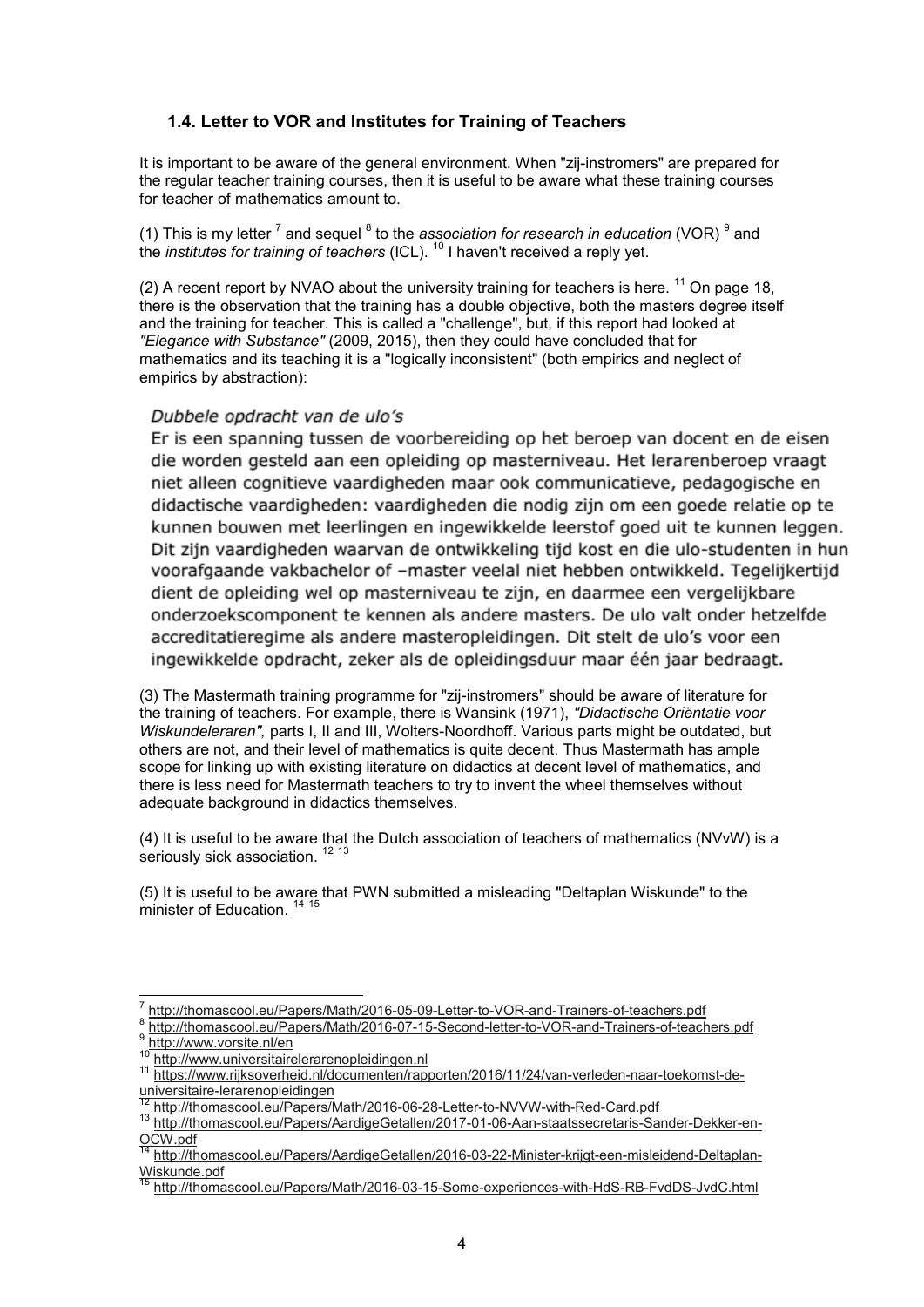# **1.5. Focus on "zij-instromers", and main concerns in this memo**

This memo focuses on the "zij-instromers". Main concerns are:

- (1) Students following these Mastermath courses should get quality mathematics.
- (2) These students didn't choose (research) mathematics as their original interest. Now they opt for teaching rather than (research) mathematics too. Thus, Mastermath cannot just present them with pure mathematics courses as for (young) students of mathematics.
- (3) It is possible to achieve a high level of mathematics *that has a focus on didactics of mathematics.* This would be an ideal combination: both quality of mathematics, and a preparation for teaching that these students are interested in.
- (4) However, didactics is an empirical science. Teacher-trainers at Mastermath have qualifications for mathematics but lack qualifications for teaching and/or empirical research in didactics of mathematics.
- (5) Thus there is currently a mismatch, that shows from the quality of the Mastermath course design, teacher-trainers and textbooks.
- (6) It would be possible to actually improve the programme, not only in theory but also in practice.

# **1.6. Caveat: Looked at only** *"Foundations"* **and** *"Analysis"*

From the 7 "zij-instromer" courses, I only looked at:

- Fall 2016: "Foundations" ("Fundamenten"). This isn't quite "foundations of mathematics" but "basic concepts". Teachers are Bas Edixhoven <sup>16</sup> and Theo van den Bogaart <sup>17</sup> (who did his thesis with Edixhoven). https://www.beteronderwijsnederland.nl/sites/beteronderwijsnederland.nl/files/fundamente n.pdf
- Spring 2017: "Analysis". Teachers are Joost Hulshof <sup>18</sup> and Jan Wiegerinck. <sup>19</sup> https://www.beteronderwijsnederland.nl/sites/beteronderwijsnederland.nl/files/Analyse201 7.pdf

Thus, I did not look at:

 $\overline{\phantom{a}}$ 

- *Algebra and Number theory* (Wieb Bosma<sup>20</sup> and Jaap Top<sup>21</sup>)
- *Numerical methods and Optimalisation* (Martijn Anthonissen <sup>22</sup> and Jan ten Thiie Boonkkamp $^{23}$ )
- History (Jeanine Daems  $^{24}$  and Steven Webster  $^{25}$ )
- Geometry (Gerard Jeurnink,  $^{26}$  Jeroen Spandaw  $^{27}$  and Hans Sterk  $^{28}$ )
- Stochastics (Eric Cator,  $^{29}$  Cor Kraaikamp  $^{30}$ )

<sup>16</sup> http://www.math.leidenuniv.nl/~edix

<sup>17</sup> https://www.linkedin.com/in/theo-van-den-bogaart-79b78261 (highschool teaching in 2006-2009)

<sup>18</sup> http://www.few.vu.nl/~jhulshof

 $\frac{10 \text{ Hz} \cdot \text{m} \cdot \text{m} \cdot \text{m} \cdot \text{m} \cdot \text{m} \cdot \text{m} \cdot \text{m}}{10 \text{ Hz} \cdot \text{m} \cdot \text{m} \cdot \text{m} \cdot \text{m} \cdot \text{m} \cdot \text{m} \cdot \text{m} \cdot \text{m} \cdot \text{m} \cdot \text{m} \cdot \text{m} \cdot \text{m} \cdot \text{m} \cdot \text{m} \cdot \text{m} \cdot \text{m} \cdot \text{m} \cdot \text{m} \cdot \text{m} \cdot \text{m} \cdot \text{m} \cdot \text{m$ 

https://nl.linkedin.com/in/wieb-bosma-66a11812

<sup>21</sup> http://www.math.rug.nl/~top/index.html

<sup>22</sup> https://www.tue.nl/universiteit/over-de-universiteit/eindhoven-school-of-education/overesoe/medewerkers/detail/ep/e/d/ep-uid/19970421 (has been involved in teaching didactics of  $\frac{1}{\text{mathematics}}$ 

https://www.linkedin.com/in/jantenthije

<sup>24</sup> https://www.illincollit.com/in/jeaninedaems (also a highschool teaching degree in 2011, teaching experience 2010-2013, teacher trainer since 2011)

https://www.uu.nl/staff/SAWepster (no cv online)

<sup>26</sup> https://www.utwente.nl/ewi/aa/people/personalpages/personalpage-jeurnink (parttime involved in teacher training)

<sup>27</sup> http://www.tnw.tudelft.nl/en/about-faculty/departments/other-research-groups/science-education-andcommunication/people/spandaw-jg-dr (teacher in 2003-2007, involved in teacher-training)

<sup>28</sup> https://www.tue.nl/universiteit/over-de-universiteit/eindhoven-school-of-education/over-

esoe/medewerkers/detail/ep/e/d/ep-uid/19921924/ep-tab/3 (also given courses on teacher training) http://www.ru.nl/@864256/dr-eric-cator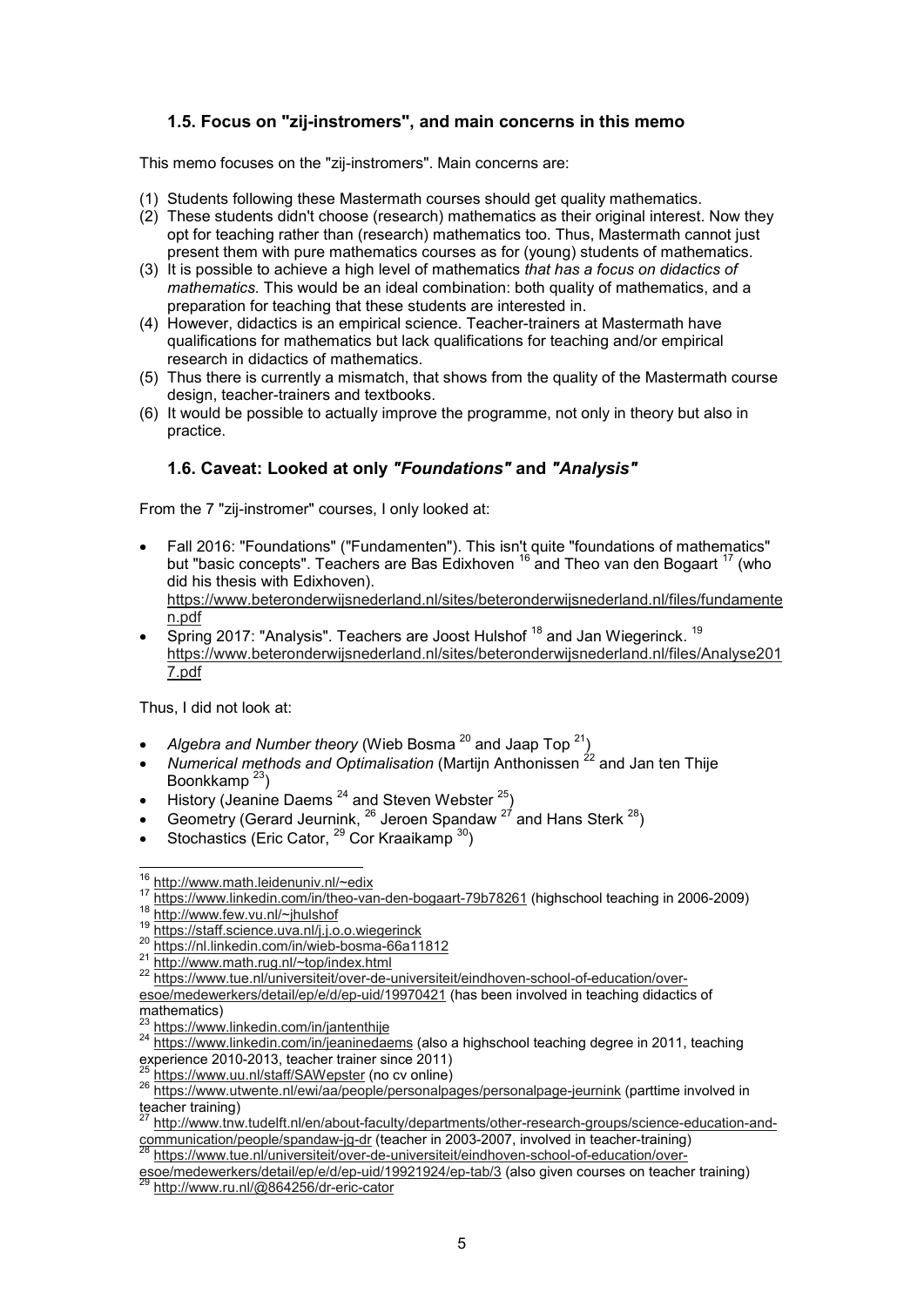# **1.7. PM. Explanatory quote in English**

QUOTE (without the "zij-instromer" teacher part)

The Departments of Mathematics of the Dutch universities have combined their efforts to enhance their master programmes in mathematics. Part of the cooperation is aimed at organising joint courses in mathematics. These joint courses offer students the highest quality of instruction and open up opportunities for interaction with students of other institutes of mathematics. In the master programme of each university it is stipulated how many credit points must be earned by taking courses in the national master programme. For students who intend to pursue a PhD programme after completing their master's programme, the national programme increases the range of options open to them. For further questions concerning the national master's degree programme in mathematics consult your local director of the master's programme.

UNQUOTE

# **1.8. PM. Explanatory quote in Dutch**

QUOTE (my emphasis)

Het programma van zeven lerarenvakken is ontstaan uit een initiatief van Mastermath en de Nederlandse vakdidactici in de wiskunde om actie te ondernemen tegen het tekort aan eerstegraads docenten.

Het programma is primair gericht op studenten die een academische bètamasteropleiding anders dan wiskunde hebben afgerond. Door het volgen van een aantal van deze vakken kunnen zij voldoen aan de vakinhoudelijke **toelatingseisen** van de universitaire lerarenopleidingen. De te volgen vakken hangen af van de vooropleiding. De lerarenopleiding kan hierover informeren.

Daarnaast staat het pakket open voor:

- HBO-masterstudenten met een positief advies van hun opleiding;
- eerstegraadsdocenten wiskunde die hun kennis willen verdiepen en actualiseren, in de vorm van nascholing;
- studenten met een afgeronde academische alfa- of gamma-masteropleiding, die door middel van een "assessment" getoond hebben het pakket te kunnen volgen;
- studenten die een universitaire educatieve masteropleiding volgen (vanwege overlap met het bachelor wiskunde programma kan slechts een deel van het pakket meetellen, studieadviseur en examencommissie kunnen hierover informeren).

UNQUOTE

 $\overline{a}$ 

### *2. Highschool mathematics versus research mathematics*

### **2.1. Key example: Real numbers, continuity and limits, and group theory**

In mathematics, it is possible to define continuity by using limits, and to define limits by continuity. Both methods can be applied to the real numbers, with topology as "the science of infinite closeness without distance". <sup>31</sup>

A teacher of mathematics should know about the flexibility of concepts here, with the ability to choose a particular setup.

<sup>&</sup>lt;sup>30</sup> http://www.ewi.tudelft.nl/en/the-faculty/departments/applied-mathematics/applied-

probability/people/wetenschappelijke-staf/cor-kraaikamp

https://staff.fnwi.uva.nl/j.vanmill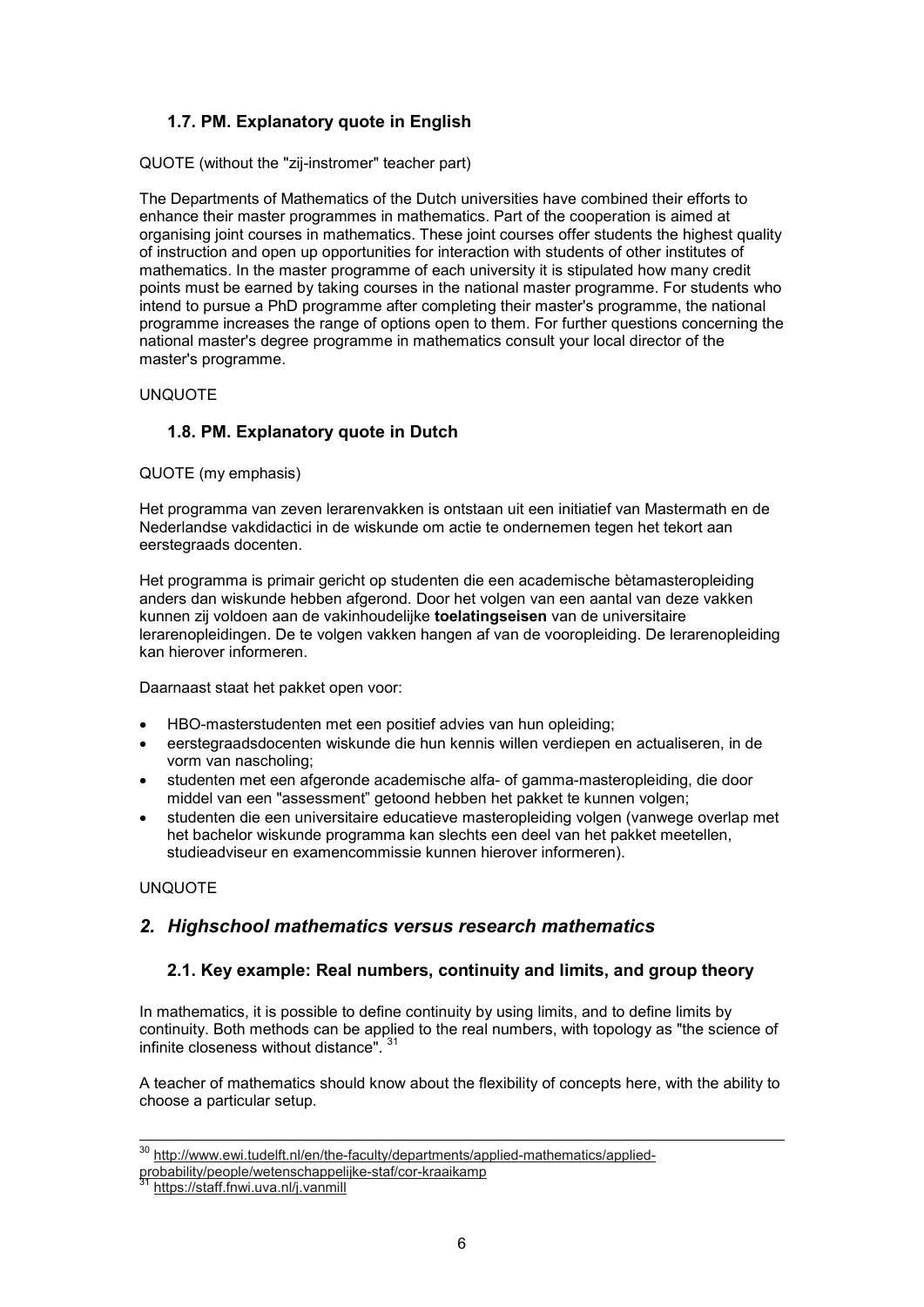However, for the highschool curriculum, it is better not to confuse students, and *present them with a clear line of reasoning*. The set of options better be reduced to a single choice for the highschool curriculum.

What would be that single choice ? My conclusion of 2015-2016 is that it is better to have a firm foundation in the real numbers (including issues of approximation), use this for the definition of continuity (of the continuum and for functions separately), and then define the notion of limit with this continuity.

Thus, for a teacher of mathematics it is required to have a firm foundation about a particular setup and line of reasoning (and hopefully the one above). It is useful to have an idea about other setups, but an idea only. It is up to research mathematicians to study alternative setups, but this should not confuse others.

NB. Also for mathematics itself, we should expect a clear line, and not a mere collection of concepts. Perhaps there are alternative lines, but not too many. For example, the Weierstrasz epsilon and delta would have the domain of real numbers (thus not just  $\forall \varepsilon \exists \delta$  but

 $\forall \varepsilon \in \mathsf{R}$   $\exists \delta \in \mathsf{R}$ ), and then this approach to the limit could not be used for creating particular aspects of the real numbers themselves, because of circularity in reasoning.

The "Foundations" course focuses on group theory, while it is much more important for teachers of mathematics to have a firm grip on notations, that are of key importance for students. The issue of notation is mathematically as least as challenging as group theory (though it might be closer to Informatics & Programming and not be appealing to the Group Theorists in the Mastermath team).

Obviously, the curriculum setup to have the notation of the real numbers as the foundation resolves both the issues of continuity and confusions about group theory.

Relevant documents for this conceptual path for highschool are:

- "Foundations of Mathematics. A Neoclassical Approach to Infinity" (FMNAI) (2015). <sup>33</sup> This also argues for a "neoclassical" approach to didactics and curriculum.
- Linking up to didactics discussions by Vredenduin, Van der Blij and Van Dormolen. 35
- Supporting weblog text on the latter. <sup>36</sup>
- The algebraic approach to calculus can avoid limits. The proof of concept is "*Conquest of the Plane"* (COTP) (2011),  $^{37}$  favourably reviewed by Gill (NAW)  $^{38}$  and Gamboa (EMS),  $^{39}$ with a protest by Boudri <sup>40</sup> against maltreatment by Spandaw.
- A recent review of the situation w.r.t. the algebraic approach. <sup>41</sup>
- A recent comparison to the algebraic method by Descartes.<sup>42</sup> (See Michael Range (2016), "*What is Calculus?: From Simple Algebra to Deep Analysis*". <sup>43</sup>)
- To repeat: a focus on notation rather than group theory. <sup>44</sup>

 $\overline{a}$ 

<sup>&</sup>lt;sup>32</sup> https://boycottholland.wordpress.com/2017/01/03/education-group-theory-and-division

<sup>33</sup> http://thomascool.eu/Papers/FMNAI/Index.html (pdf online)

<sup>34</sup> http://thomascool.eu/Papers/AardigeGetallen/2015-10-14-Rekenen-Fraude-Freudenthal-Parlement.pdf

<sup>35</sup> http://thomascool.eu/Papers/Math/2016-11-30-Algebraic-Approach-Derivative-and-Continuity.pdf

<sup>&</sup>lt;sup>36</sup> https://boycottholland.wordpress.com/2016/11/28/definition-of-continuity-written-out

http://thomascool.eu/Papers/COTP/Index.html

<sup>38</sup> http://www.nieuwarchief.nl/serie5/pdf/naw5-2012-13-1-064.pdf

http://www.euro-math-soc.eu/review/conquest-plane

<sup>40</sup> http://thomascool.eu/Papers/COTP/2013-03-15-Boudri-over-COTP.pdf

<sup>41</sup> http://thomascool.eu/Papers/Math/2016-08-14-An-algebraic-approach-to-the-derivative.pdf

<sup>42</sup> https://boycottholland.wordpress.com/2016/12/26/descartes-wins-from-fermat-on-the-incline

<sup>43</sup> http://www.worldscientific.com/worldscibooks/10.1142/9448

<sup>44</sup> https://boycottholland.wordpress.com/2017/01/03/education-group-theory-and-division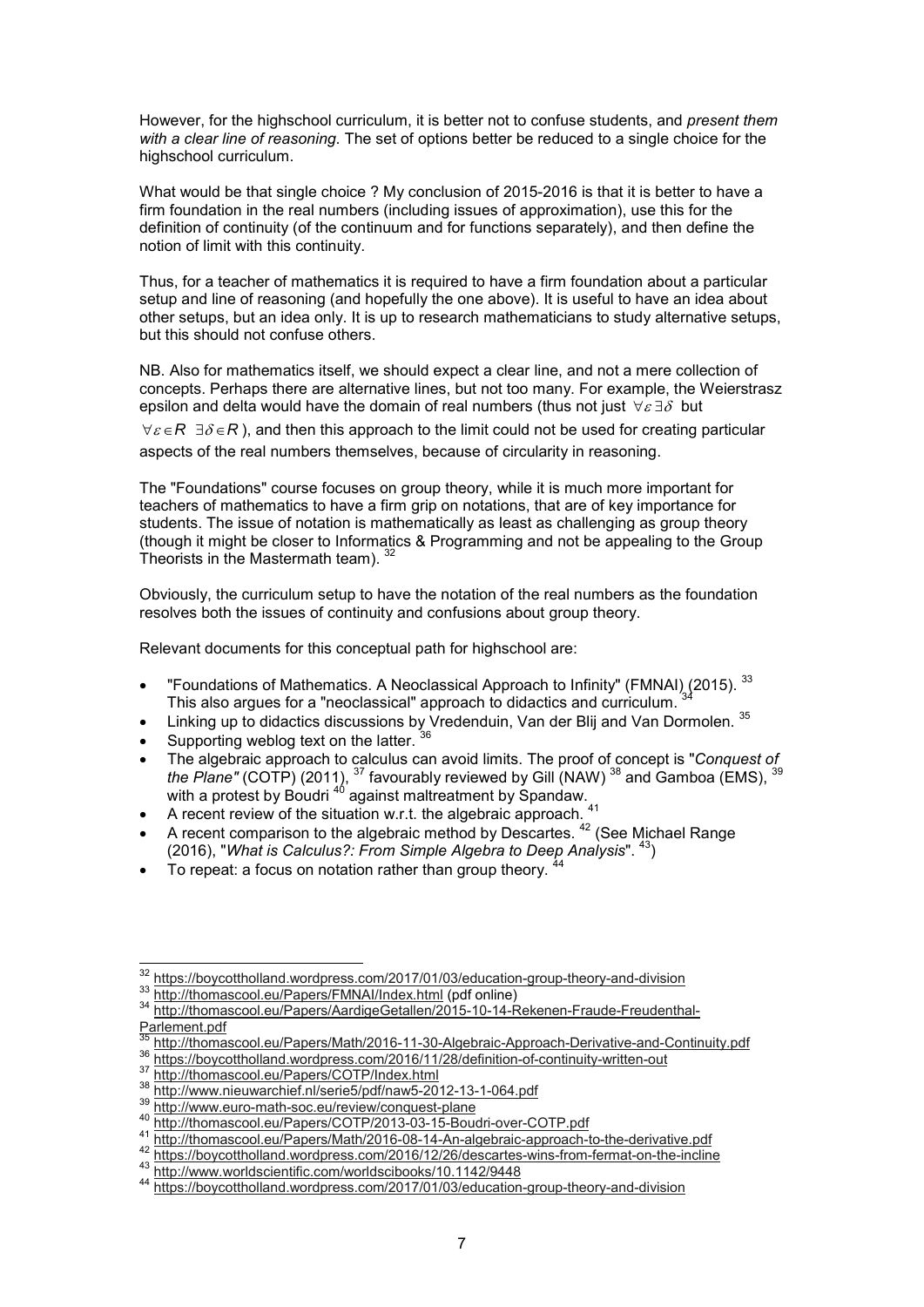#### **2.2. Costs in education by requiring limits for the derivative**

When teachers of mathematics design highschool courses with the use of limits for the derivative, then teachers of physics meet with frustration.

A current physics textbook starts with a graphical discussion of place, speed and acceleration right at the beginning of class 4 of VWO in September. A standard mathematics textbook waits with the derivative till Spring next year of the same class. Thus there is an unfortunate gap of some half year, at a critical moment.

The comparison text for the curriculum on mathematics  $\&$  physics  $^{45}$  contains a claim that the derivative "requires" the limit (see page 28). *This is false claim*, see my book COTP <sup>46</sup> or the book by Michael Range <sup>47</sup> (and see the **Appendix**).

If mathematicians – and also you in your training position – keep on disinforming teachers of mathematics that limits are required, then weak teachers might opt to follow the mathematicians rather than follow empirical observations on didactics. You would be doing indoctrination without actual knowledge about the requirements for education. And you would not follow the ethics of mathematics to be truthful about the choices involved.

#### Michael Range states:  $48$

 $\overline{a}$ 

**1. INTRODUCTION.** Have you ever wondered why we burden our students with limits when teaching about tangent lines and differentiation of rational, root, and similar algebraic functions? Of course, as experienced mathematicians, we know that limits ultimately cannot be avoided. However, the early emphasis on limits in the context of differentiation of numerous algebraic examples may cause quite a bit of confusion. After all, the calculation of such derivatives relies primarily on algebraic techniques to rewrite the difference quotient in such a way that one can cancel the troublesome  $h = \Delta x \neq 0$  from the denominator. The final answer then follows by what appears to be just *plugging in*  $h = 0$ . Surely most students, when first shown the derivative of  $y = x^2$ , are hard pressed to understand the subtlety of the statement  $\lim_{h\to 0} (2x + h) = 2x$ , a conceptual leap that took mathematicians close to two centuries to fully understand and to formulate correctly. Yes, we try to teach our students that we do need to take the *limit* as  $h \to 0$ , rather than just *evaluate* at  $h = 0$ . On the other hand, evaluating at  $h = 0$  is eventually justified by invoking the *continuity* of the relevant functions. No wonder today's students in a standard first calculus course typically retain little about limits. They have grown up with graphing calculators, and continuity—at least its intuitive geometric interpretation—looks obvious to them. Consequently it is difficult for them to grasp the need for limits as long as one considers only algebraic functions.

Thinking about these difficulties in the teaching of elementary calculus, I was somewhat surprised to discover that there is a very simple and natural algebraic approach to differentiation of algebraic functions that avoids limits altogether and justifies the students' "easy" calculation of derivatives by "plugging in." More surprising was the realization that this approach had not been used systematically in the early days of calculus, when mathematicians struggled unsuccessfully for nearly two centuries to resolve the inconsistencies and mysteries regarding infinitely small quantities, infinitesimals, and differentials that are zero or nonzero depending on what suits the purpose.<sup>1</sup> While the basic idea already appears in the work of René Descartes

<sup>&</sup>lt;sup>45</sup> http://downloads.slo.nl/Repository/afstemming-wiskunde-natuurkunde-tweede-fase.pdf 46 http://thomascool.eu/Papers/COTP/Index.html

<sup>47</sup> http://www.worldscientific.com/worldscibooks/10.1142/9448#t=aboutBook

<sup>48</sup> http://www.maa.org/press/periodicals/american-mathematical-monthly/american-mathematicalmonthly-contents-may-2011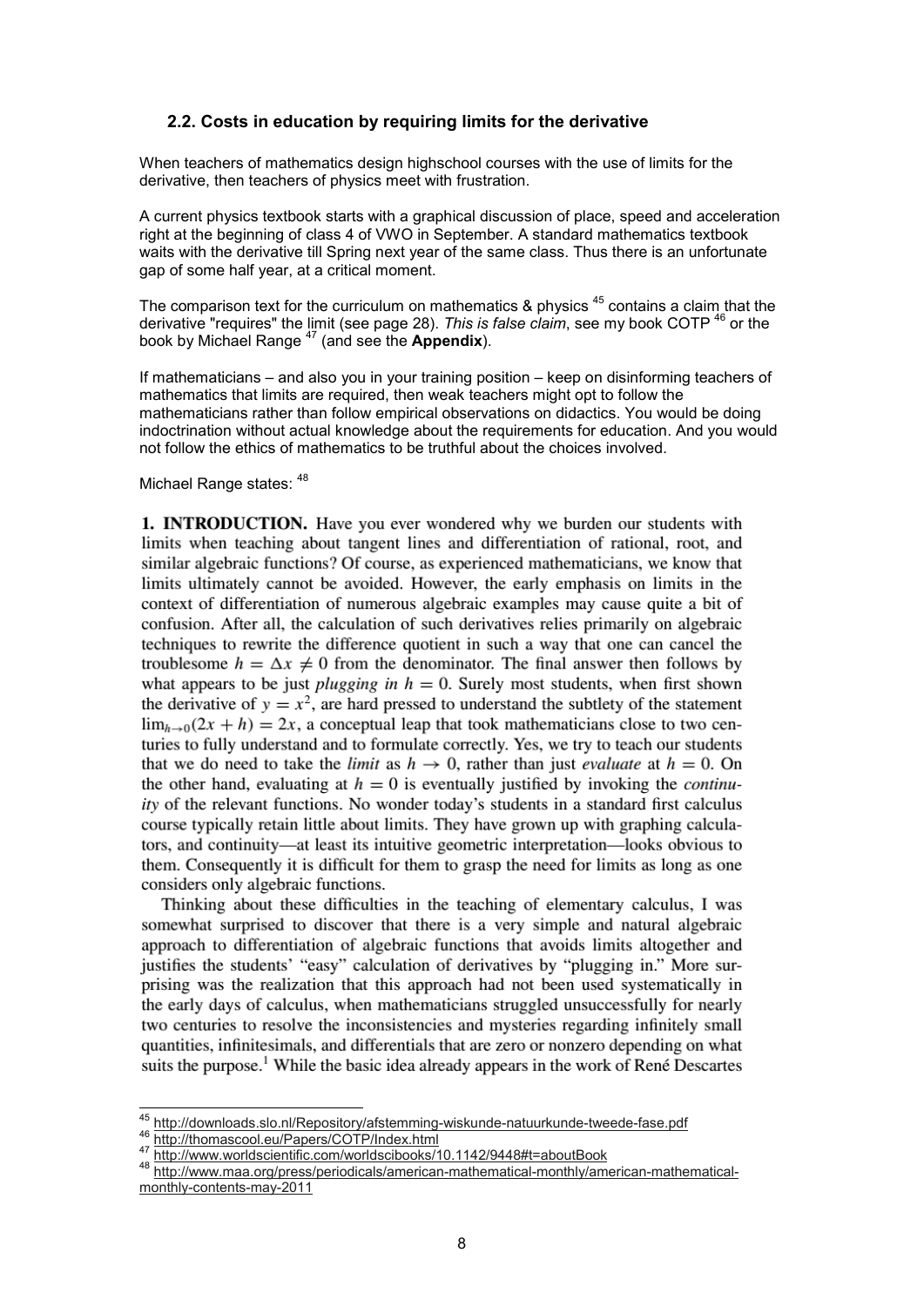#### Shen & Lin  $(2014)$ <sup>49</sup> state:

hard mass formed by minerals. Obviously here we are interested in the first meaning. We wish to demonstrate that (i) the calculus method can be developed by analyzing steepness and height change of a curve, (ii) the method development can be achieved directly using Descartes' method of tangents and does not need an introduction of limit as prerequisite, and (iii) the basic method of calculus and a few simple examples can be introduced in a one-hour or two-hour lecture to a high-school level audience.

Calculus is one of the most important tools in a knowledge based society. Millions of people around the world learn calculus everyday. All engineering, science, and business major undergraduate students must take calculus. Many high schools offer calculus courses. The usefulness and power of calculus have been well recognized. Nonetheless, calculus is a mysterious subject to many people and is regarded by the general public as accessible only to a few privileged people with special talents. Tight schedules and high fail rates for the first semester calculus have given the course a reputation as a monster, a nightmare, or a phycological barrier for many students, some of whom are even STEM (science, technology, engineering and mathematics) majors. Calculus can be a topic that causes people at a social gathering to shake their heads in incomprehension, shy away from the daunting challenge of understanding it, or express effusive exclamation of a we and admiration. It is also sometimes associated with conspicuous nerdiness. In classrooms, the student-instructor relationship can be tense. Some students regard calculus instructors as inhuman and ruthless aliens, while instructors frequently joke about students' stupidity, clumsiness, or silly errors. Tedious and peculiar notations coupled with fiendish and complex approaches to calculus teaching and learning may have contributed to the above unfortunate situation.

A major cause of this mystery and scare of calculus is unnecessarily complex terminologies, including definite and indefinite integrals, derivatives defined as limits, definite integrals defined as limits, the difference between dx and  $\Delta x$ , and using ever-finer divisions of an area under a

PM. I refer to Range and Shen & Lin as quite relevant sources. However, they haven't yet incorporated my suggestion of the "dynamic quotient". It is the latter that also settles the issue for trigonometry and exponentials, see COTP (pdf online). <sup>50</sup>

We should distinguish (a) the design of a course for highschool and matricola for non-math majors and (b) mathematics itself. Obviously, math majors must know about the approach via limits too. My impression is that COTP also allows an essential refoundation of the derivative for mathematics itself too. However, I am no mathematician and don't have the desire of a career in mathematics, and I don't tend to pursue the latter line of (b). My focus is on (a).

The point remains that *education has a needless burden* with limits for the derivative, with the main responsibility for teachers, but apparently academic mathematicians being unaware of their responsibility when they teach mathematics to prospective teachers.

Let me add that Michael Range (2016:5)<sup>51</sup> has a definition of tangency (root with multiplicity of more than 1) that I find problematic. It seems to turn an effect of some cases (with factorisation) into a general cause. Let me refer to a later statement on this. Still, his book is a step to greater acceptance of the algebraic approach.

Let me add that Michael Range (2016:13-14) actually *uses* the steps for the "dynamic quotient" in COTP (2011:57)<sup>52</sup> but without reference to its formal development. This is no surprise, since the dynamic quotient has been developed to capture the practice in mathematics. <sup>53</sup> Yet, the major conceptual step for mathematicians is to accept the definition of the dynamic quotient, as hard as it can be to accept a definition. (Notably: it is important to grow aware that the formula for a function also contains key information.)

 $\overline{a}$ 

<sup>49</sup> https://arxiv.org/abs/1404.0070

<sup>50</sup> http://thomascool.eu/Papers/COTP/Index.html

<sup>51</sup> http://www.worldscientific.com/doi/suppl/10.1142/9448/suppl\_file/9448\_chap01.pdf

<sup>52</sup> http://thomascool.eu/Papers/COTP/ConquestOfThePlane.pdf

<sup>53</sup> http://thomascool.eu/Papers/Math/2016-11-30-Algebraic-Approach-Derivative-and-Continuity.pdf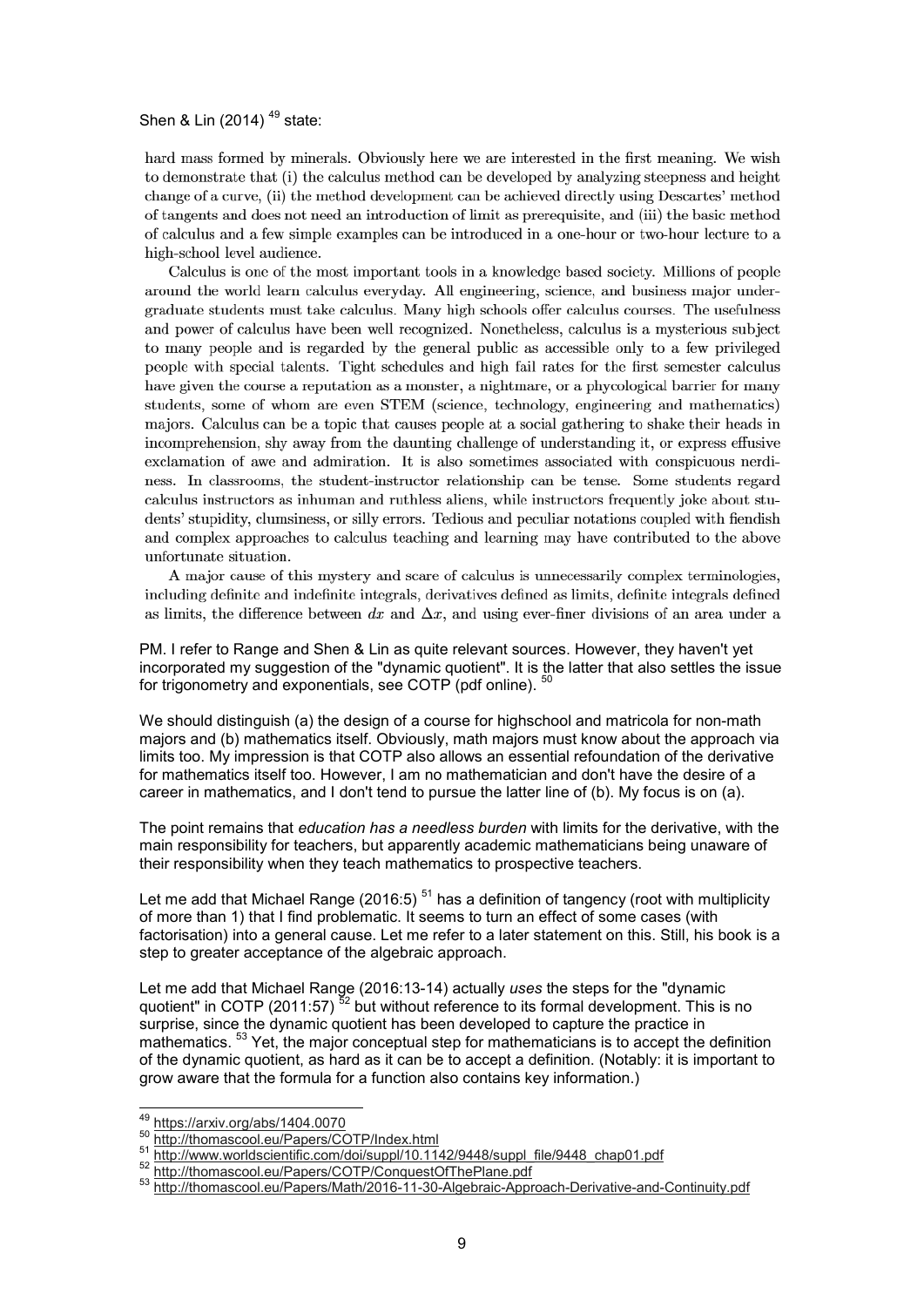#### Michael Range (2016:13-14):

by formula  $(P.2)$ , since this formula now gives the meaningless expression  $\frac{0}{0}$ . However, if we rewrite the equation that defines velocity as the product  $distance = velocity \times time$ , then the problem becomes more manageable. In fact, let us consider the simple case considered by Galileo, i.e.,  $d(t) = ct^2$ . If we fix a particular time  $t_0$ , then  $d(t) - d(t_0) = ct^2 - ct_0^2$ , which factors into

$$
d(t) - d(t_0) = c(t + t_0)(t - t_0).
$$
 (P.3)

Note that if  $t > t_0$  the factor  $c(t + t_0)$  in this last formula obviously equals the average velocity over the time interval from  $t_0$  to  $t$ . (Just divide both

What is Calculus? From Simple Algebra to Deep Analysis

sides of (P.3) by  $t - t_0 \neq 0$ .) This also holds if  $t < t_0$ , where the time interval now goes from t to  $t_0$ . (See Problem 2 of Exercise 4.1.) Therefore, trusting in the consistency of the formula  $(P.3)$ , we are led to define the velocity at  $t_0$  by taking the value of this factor at  $t = t_0$ , i.e., we define

$$
v(t_0) = c(t_0 + t_0) = 2ct_0.
$$

Perhaps you have some doubts about the validity of this definition. After

#### **2.3. Math war in Holland**

Normally, I should not have to write to you about this. However, it appears that there is a math war in Holland, such that useful information is *misrepresented, abused, neglected or burked, with deliberate cheating and lying.*

My original advice in 2008 was that there should be a parliamentarian enquiry into mathematics education, and this advice was based upon my analysis as an economist about the industry of mathematics and its education.

It is only later that I discovered this math war. I have been documenting this abuse since 2008, with the idea that this might be useful for parliament one day.

One can recognise these conceptual positions: <sup>54</sup>

 $\overline{a}$ 

14

velocity is allowed to be both positive and negative (or zero), with the sign accounting for the direction of motion along a line. More generally, when the motion is not constrained to a line, the velocity is represented by a so-called vector, a more complicated quantity that encodes, for example, the direction of the motion in space.

<sup>&</sup>lt;sup>54</sup> https://boycottholland.wordpress.com/2016/01/24/graphical-displays-about-the-math-war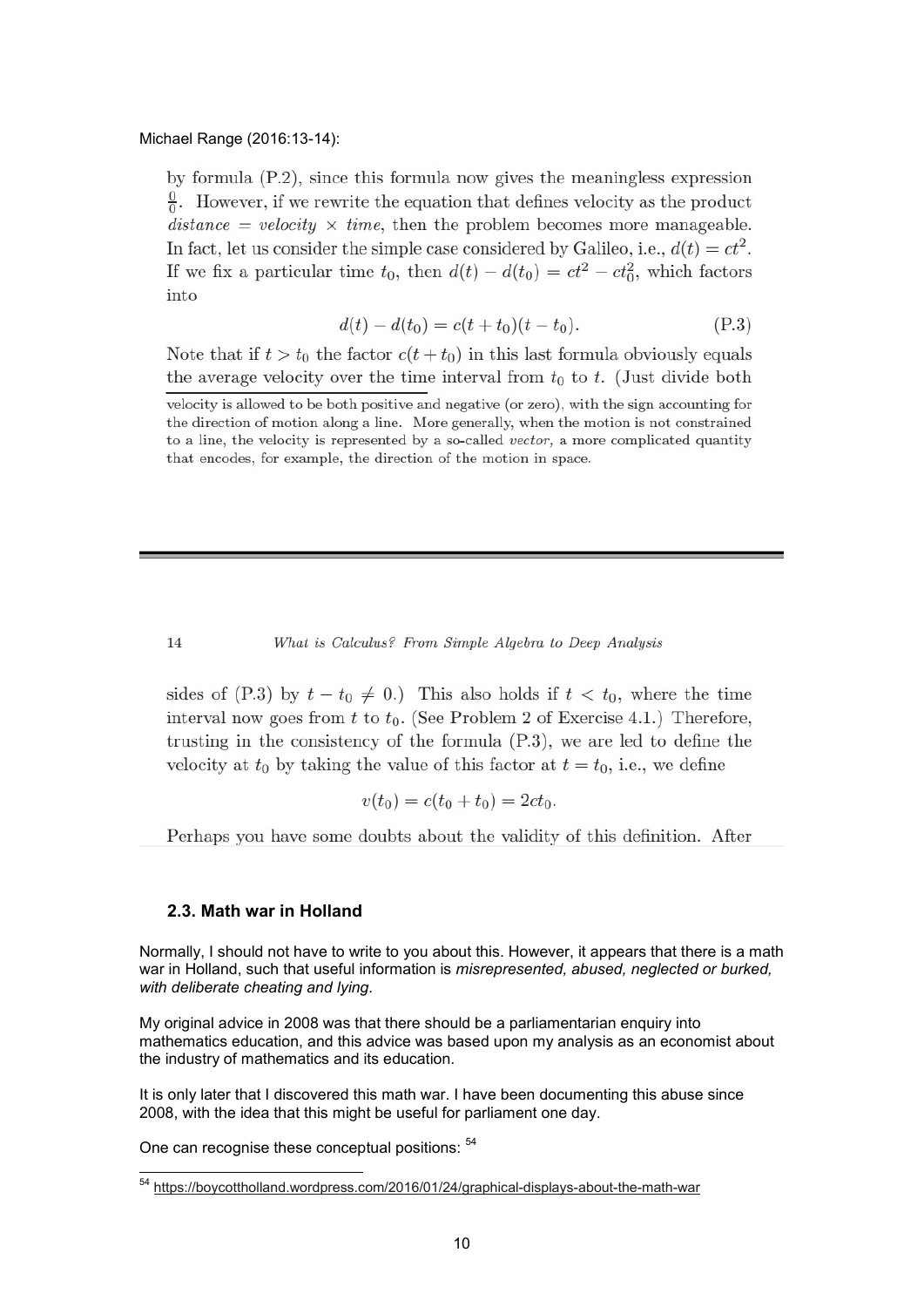- The ideology of "realistic mathematics education" (RME), with the Freudenthal Head in the Clouds Realistic Mathematics Institute (FI = FHCRMI).
- The ideology of "traditional mathematics education (TME), with the "Stichting Goed Rekenonderwijs" (SGR).
- My suggestion of "neoclassical mathematics education" (NME), which is a proposal to reengineer mathematics education, the develop hypotheses that need to be tested is empirical research. It are the students who determine what works. (See this recent workshop at the NVvW annual meeting 2016.  $55$ )
- Most teachers who teach as they have been doing.

#### **2.4. Costs of the math war**

The math war has various costs.

A recent example is that Vos & Roorda presented empirical research on didactics of the derivative. They presented students with a statement: "*A*(*a*) is the use of gasoline after *a* km." They didn't inform the students that *A* was a function. Thus students also had the option to eliminate brackets, so that the difference *V*(*a* + *h*) – *V*(*a*) reduces to *Vh,* and one cannot say that these students are wrong. My analysis in "Elegance with Substance" (2009, 2015) has been that either one always states that there is a function, or one uses other brackets, like *A*[*a*], to indicate functions. But apparently Roorda has been burking my work, even though he knows about it.  $56\frac{1112}{56\frac{1}{27}\cdot58}$ 

A recent case is that the board of NVvW claimed that there was an "agreement" with education secretary Dekker, while Dekker denies this. My analysis indicates a deliberate lie by the board of NVvW, likely to cover up their own errors since 2005. 60

One cost of the math war is that Mastermath presents "zij-instromers" with a disinformative programme. For example, it would be useful when these prospective teachers of mathematics develop the habit of writing functions with square brackets too (that is, in the convention of *Mathematica* that apparently is without risk of confusion).

# *3. On "Analysis"*

### **3.1. Use a standard book and not your own undidactic syllabus**

On Analysis, the main points can be found in the **Appendix,** in Dutch, "Letter to Wiegerinck w.r.t. Mastermath course in Analysis".

Relevant points are:

- Mastermath is advised to use available textbooks, like Adams & Essex or Range, instead of writing your own syllabus, as now is being done by author Hulshof *who clearly lacks credentials as a writer.* The book by Range would be recommended, since one can easily enlighten critical points by reference to common material. (But *tell me what you think about my own exposition, in COTP*.)
- Mathematician and main author of the syllabus Hulshof might *seem* to know about didactics given his public statements, but he has no qualification for didactics at

 $\overline{a}$ <sup>55</sup> http://thomascool.eu/Papers/AardigeGetallen/2016-11-03-Presentation-Math-Ed-Redesign.pdf

<sup>56</sup> http://thomascool.eu/Papers/AardigeGetallen/2016-12-21-Vos-Roorda-Afgeleide.pdf

http://thomascool.eu/Papers/BHRM/2015-10-28-Malconduct-Roorda-Daemen-Drijvers.pdf

<sup>58</sup> http://thomascool.eu/Papers/AardigeGetallen/2015-10-30-Brief-aan-redactie-Epsilon-Uitgaven.html <sup>59</sup> http://thomascool.eu/Papers/AardigeGetallen/2008-2016-plus-Afgewezen-door-de-WiskundE-

brief.html#2016-12-10\_(2)  $^{50}$  http://thomascool.eu/Papers/AardigeGetallen/2017-01-06-Aan-staatssecretaris-Sander-Dekker-en-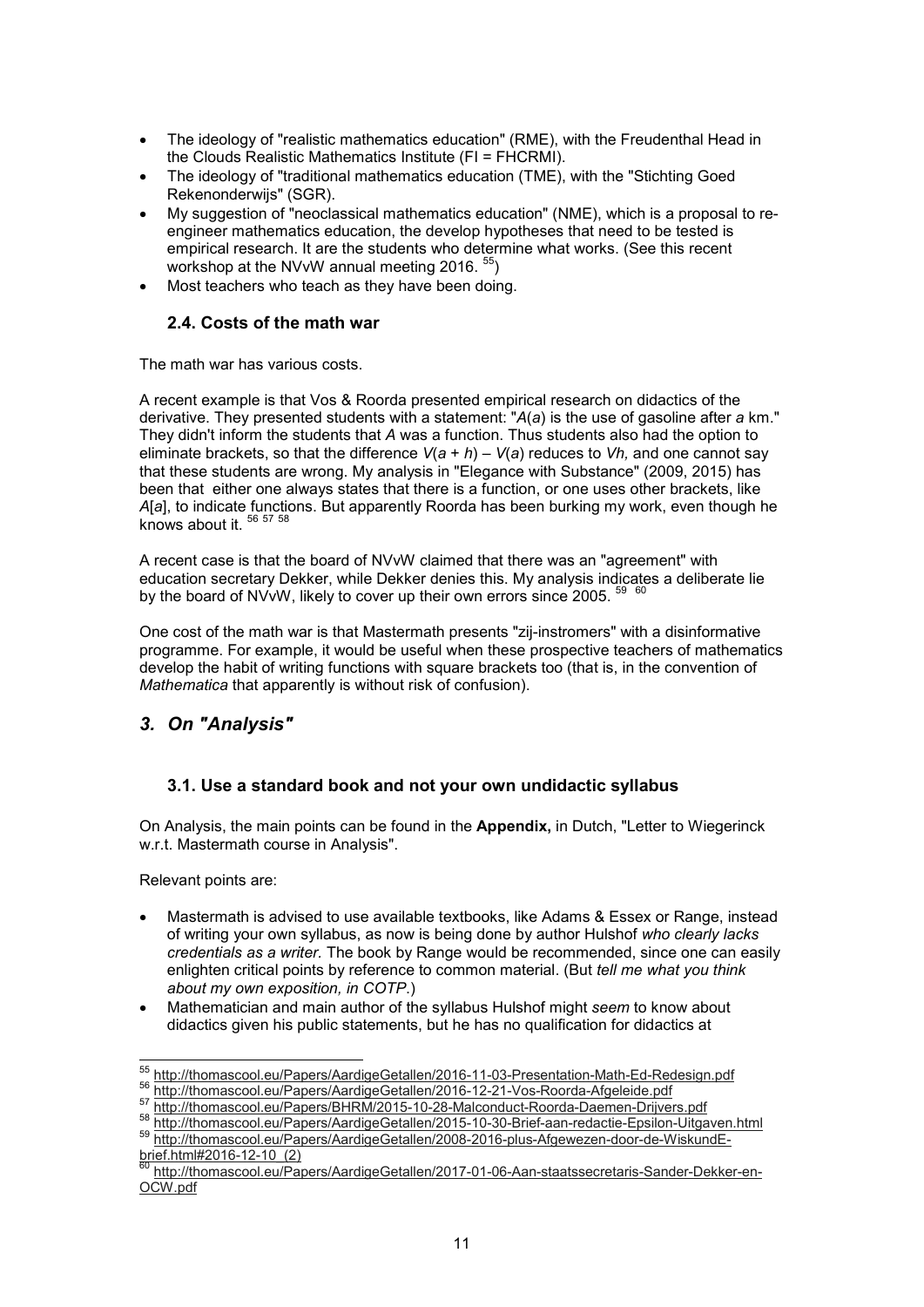highschool level, and there would be much to comment on his statements if one were to look into this seriously.

- Given the importance of Analysis, see the points mentioned in section 2.2 above, about the confusion about limits and the costs for education, both for students and for the curriculum on physics and so on.
- PM. I looked at Hulshof's syllabus in December 2016 and made some comments, and he made some adjustments, but my comments were targeted at that he stopped writing, and I haven't looked at his adjustments.

### **3.2. W.r.t. "Conquest of the Plane" (COTP) (2011)**

When I ask you "tell me what you think about my own exposition, in COTP", then I must mention that one member of your Mastermath team, Jeroen Spandaw, has written a "review" in 2012 for Euclides, the journal of NVvW. The latter is not a scientific journal. Yet, Spandaw breached scientific integrity. He doesn't present the algebraic approach to the derivative in the book, and he doesn't mention the dynamic quotient, but starts explaining Weierstrasz as if I would not know it. Unfortunately KNAW / LOWI / TU Delft didn't set up a reading committee, and thus they didn't check the breach. Details can be found here.  $6$ 

Professor Hulshof writes me on January 7 2017:

"Prima vent (...). Spandaw ook trouwens, al was die recensie minder gelukkig. Zijn materiaal voor die zij-instroom is prima."

I would like to know what is "less fortunate" about that "review". A breach of scientific integrity should not be called "less fortunate".  $62$  Hulshof neglects the issue for 4 years now. He claims to care about education but here he can help out with some study and a statement about the mathematical quality of "Conquest of the Plane" and the abuse in this so-called "review", and he neglects it.

There is some overlap in topics, as Spandaw is involved in the Mastermath course on Geometry while "Conquest of the Plane" deals with analytic geometry and calculus.

# *4. On "Foundations"*

### **4.1. Logic**

The syllabus Edixhoven & Van den Bogaart, "Fundamenten", doesn't refer to my book (1981 unplublished, 2007, 2011) *"A logic of exceptions"* (ALOE), <sup>63</sup> even though there was a favourable review by Richard Gill. 64

Neither Edixhoven nor Van den Bogaart can claim to be an expert on logic. They would refer to logicians, yet they would be unable to determine what argument would be correct.

Rather than neglect the issue, the proper response would be to identify the difference in opinion. Mathematicians should also protest against breaches in scientific integrity.

The Liar paradox of "This sentence is not true" can be resolved by:

- (1) Russell's theory of types, but this denies useful self-reference
- (2) Brouwer's and Gödel's "proof theory" (replacing truth by "there is a proof"), but this only works for silly systems and collapses again to truth if you require normal connections between proof and truth

 $\overline{a}$ <sup>61</sup> http://thomascool.eu/Papers/COTP/LOWI/Index.html

<sup>62</sup> http://thomascool.eu/Papers/COTP/LOWI/Index.html

<sup>63</sup> http://thomascool.eu/Papers/ALOE/Index.html

<sup>64</sup> http://www.nieuwarchief.nl/serie5/pdf/naw5-2008-09-3-217.pdf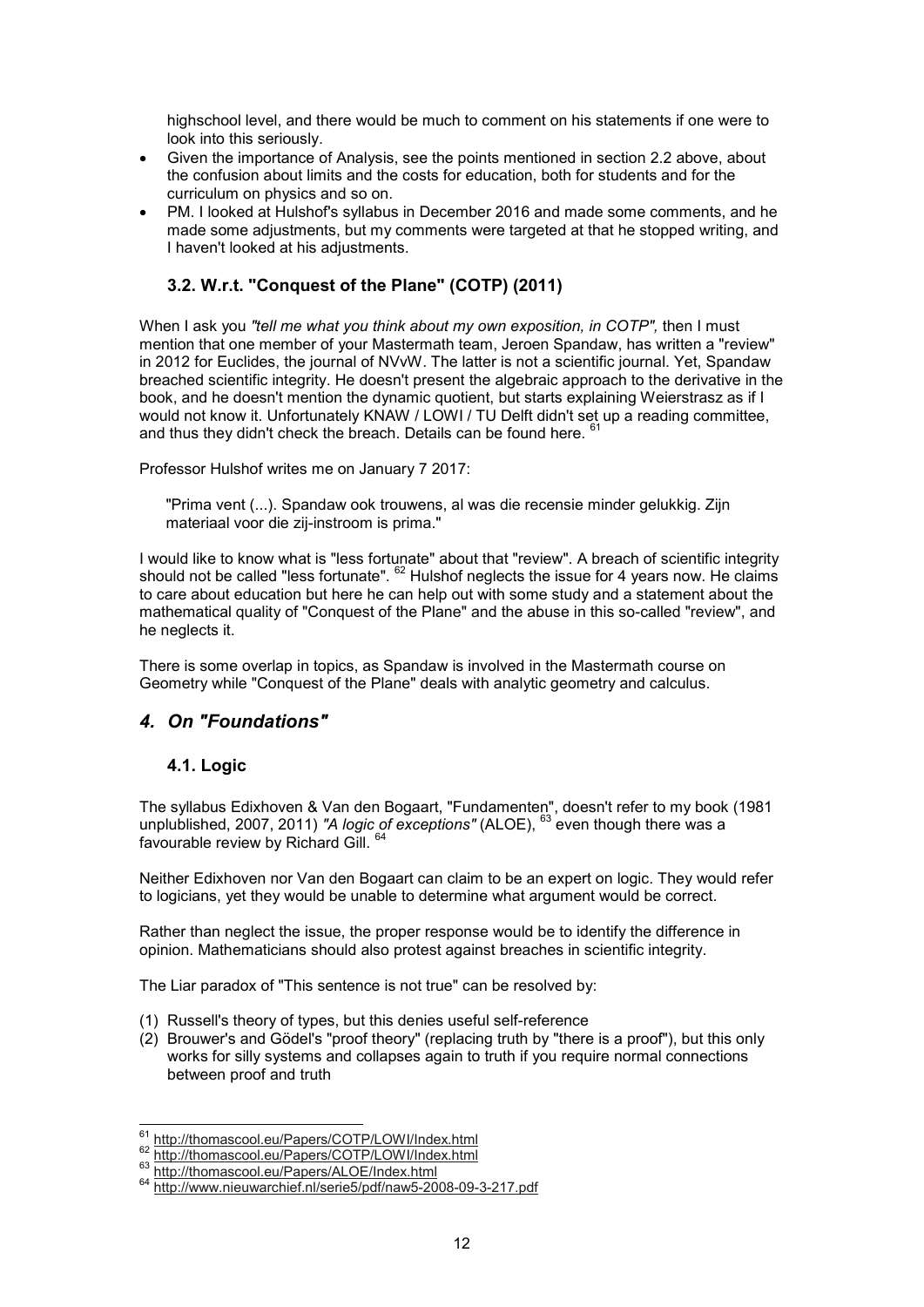(3) three-valued logic, but only for systems that avoid the Liar paradox for three-valued logic (as ALOE shows how this can be done).

It really should not be so difficult to restate these three options and refer to ALOE.

### **4.2. ZFC**

The syllabus Edixhoven & Van den Bogaart, "Fundamenten" (2015/12/02), p 55, has this curious statement:

"Voordat we echt aan het werk gaan willen we nog een beschrijving geven van wat wij denken dat wiskundigen moeten doen, in de stijl van de eed van Hippocrates voor medici.

*Wiskundigen geloven in de consistentie van ZFC zolang het tegendeel niet bewezen is. Zij geven stellingen die in de taal van ZFC geformuleerd kunnen worden en zij geven bewijzen van die stellingen die zo begrijpelijk mogelijk zijn voor hun collega's. Op verzoek helpen ze collega's hun werk te begrijpen. Met het oog op de komst van betrouwbare proofcheckers proberen ze bewijzen te geven die met zo min mogelijk moeite uitgewerkt kunnen worden tot formele bewijzen."*

Well, my book (2015), *"Foundations of Mathematics. A Neoclassical Approach to Infinity"* (FMNAI), contains a proof that ZFC is inconsistent. <sup>65</sup>

I am also suggesting to the mathematics community that this proof is subjected to the "automated proof" algorithms that exist today.

A problem here is that I asked Edixhoven a question, and that he didn't reply to this. Well, I am no mathematician in the sense of having a mathematics degree but some might argue that econometrics is applied mathematics. Whatever. I am certainly qualified to ask questions when mathematicians show inconsistencies. It really should not be too difficult for Edixhoven to reply to the question or to check the proof of inconsistency. Yet, Edixhoven neglects the issue, and doesn't mind to present future teachers of mathematics with his delusion that ZFC is consistent though he has been informed that it isn't.  $667$ 

### **4.3. Group theory**

(1) The "Foundations" syllabus puts emphasis on group theory at the cost of attention for the notation of numbers, while the latter is of key importance for education.  $^{68}$  See also the discussion of "fractions" below.

(2) In the syllabus Edixhoven & Van den Bogaart, "Fundamenten", examples of the various groups are missing, except for the standard number systems. Given the intention of training for mathematics, the focus is on mathematical abstraction, but teachers are better served by *both* practical relevance *and* mathematical abstraction.

The requirement of more examples is in agreement with Wansink (1971) *"Didactische oriëntatie voor wiskundeleraren"* p141. Teachers better give examples to students that aren't confusing.

"Het is gewenst de eigenschappen van de optelling en van de vermenigvuldiging in het aanvangsonderwijs zodanig te presenteren, dat er een goede grondslag wordt gelegd voor een in de latere fase aan te brengen inzicht in de structuur van groepen.

 $\overline{a}$ <sup>65</sup> http://thomascool.eu/Papers/FMNAI/Index.html

<sup>66</sup> http://thomascool.eu/Papers/ALOE/2015-05-21-A-breach-of-integrity-on-paradoxes.pdf

<sup>67</sup> http://thomascool.eu/Papers/ALOE/2014-10-29-Cantor-Edixhoven-02.pdf NB. Reported before FMNAI

<sup>68</sup> https://boycottholland.wordpress.com/2017/01/03/education-group-theory-and-division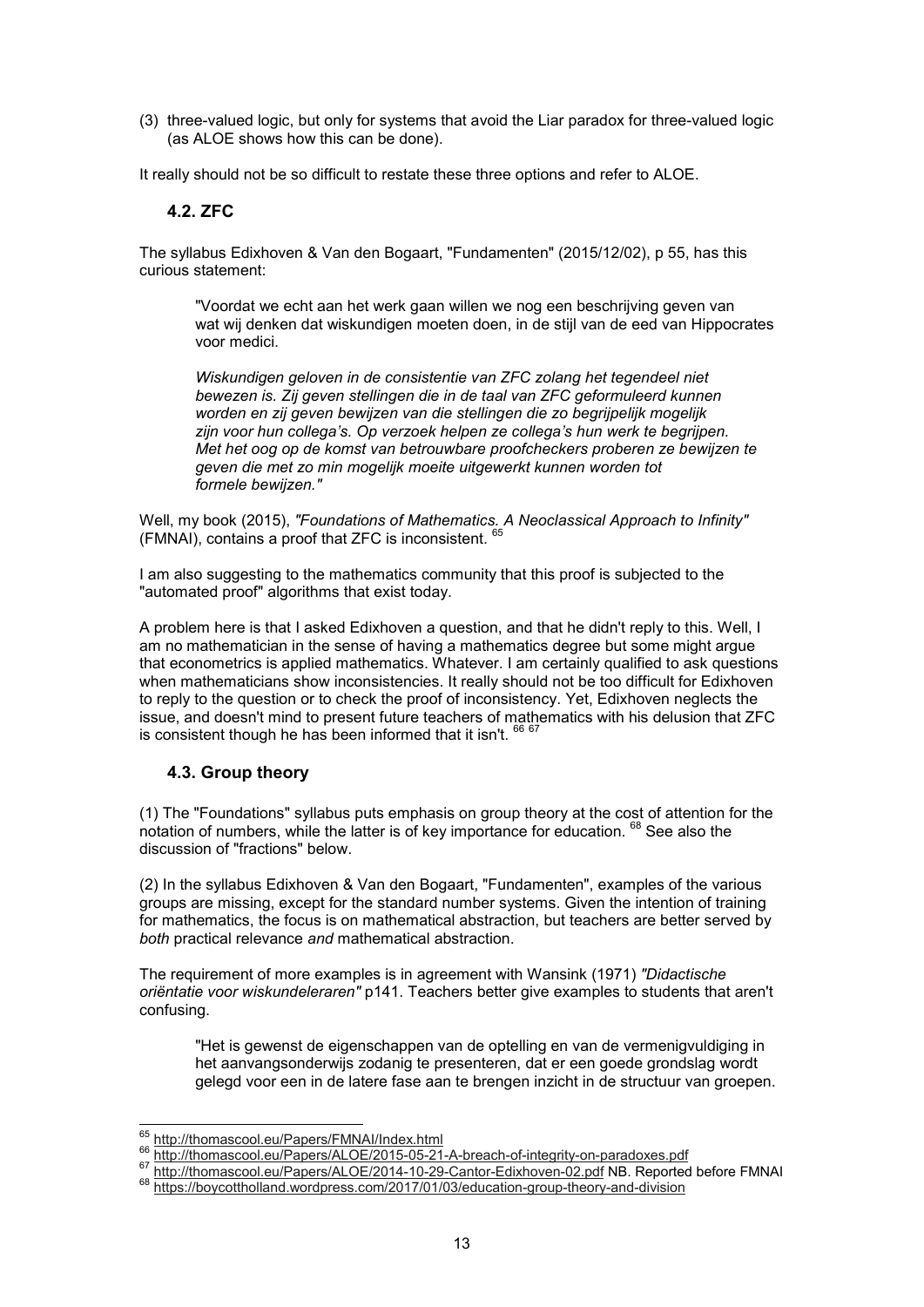Het wiskundeprogramma voor onze scholen gewaagt alleen maar van de groep van de congruente transformaties en van de groep van de gelijkvormigheidstransformaties. Maar m.i. zal inzicht in de groepsstructuur eerst dan optimaal tot zijn recht kunnen komen al de leerlingen met een groter aantal verzamelingen kennis maken waarin een groepsstructuur kan worden aangebracht naast andere waarin zulk een structuur ontbreekt."

My own comment is:  $69$ 

#### QUOTE

The change from ring *Z* to field *R* is not quite the inclusion of division – since the ring already has implied division namely as repeated subtraction – but the change consists of extension of the set of elements by inverse elements  $x^H$  for  $H$  = -1 such that the results of division are also included in the same set. In terms of *Z* the expression 2*<sup>H</sup>* is not a number, but for *R* we accept this.

If the ring has variables and expressions, then we can form the expression 1 = 2 *z*, and we effectively have *z* = 2<sup>H</sup>, and then we might wonder whether it actually matters much whether this z belongs to *Z* or not.

Thus we get a distinction between:

- Mathematics for which group theory isn't so relevant such that there is a logical sequence from natural numbers to integers, to rationals, to reals, to multidimensional reals, for, all is implied, and only the end result matters,
- Mathematics for models for which group theory is relevant  $-$  i.e. for models for which it is crucial that e.g. Z has no z such that  $1 = 2$  z. The crux lies in the elements of the sets, as the operations themselves are actually implied.

#### UNQUOTE

Let me add at this spot that potentially a distinction might exist w.r.t. the algorithms that are allowed per domain (or representation of number).

(3) For Mastermath students, it would also be relevant to point to Richard Skemp (1971, 1975), "*The psychology of learning mathematics*", Pelican, who also discusses the number systems in surprising detail, with the operations like + dependent upon the kind of set.

Edixhoven & Van den Bogaart likely would claim that they are more rigorous than Skemp, but then it would be helpful to point to Skemp's omissions that might cause disastrous confusion.

And, where does this leave highschool students, who would not benefit from the rigour provided by Skemp, Edixhoven & Van den Bogaart ?

Or, is this exposition in "Fundamenten" and by Skemp needlessly complex, and would it suffice to work within *R* throughout ? Thus, teach *N, Z* and *Q* seen from *R*, and not the other way around ? A group theorist might remark that a bottom-up way would require symbols  $+_{N}$ ,  $+_Z$  and  $+_Q$  too, but this is more reason to adopt *R* as the general environment. When John from Venice, USA, visits Venice, Italy, and then is called "the American" by his tour guide, then he remains the same person nevertheless, so why would his tour guide not simply call him "John" (presuming that there are no other "John"'s around) ?

This approach is clarified on this webpage.  $^{70}$  I expect mathematicians to recognise that this is mathematically a more elegant solution for education.

 $\overline{a}$ <sup>69</sup> https://boycottholland.wordpress.com/2016/12/29/what-is-the-use-of-group-theory

<sup>70</sup> https://boycottholland.wordpress.com/2017/01/03/education-group-theory-and-division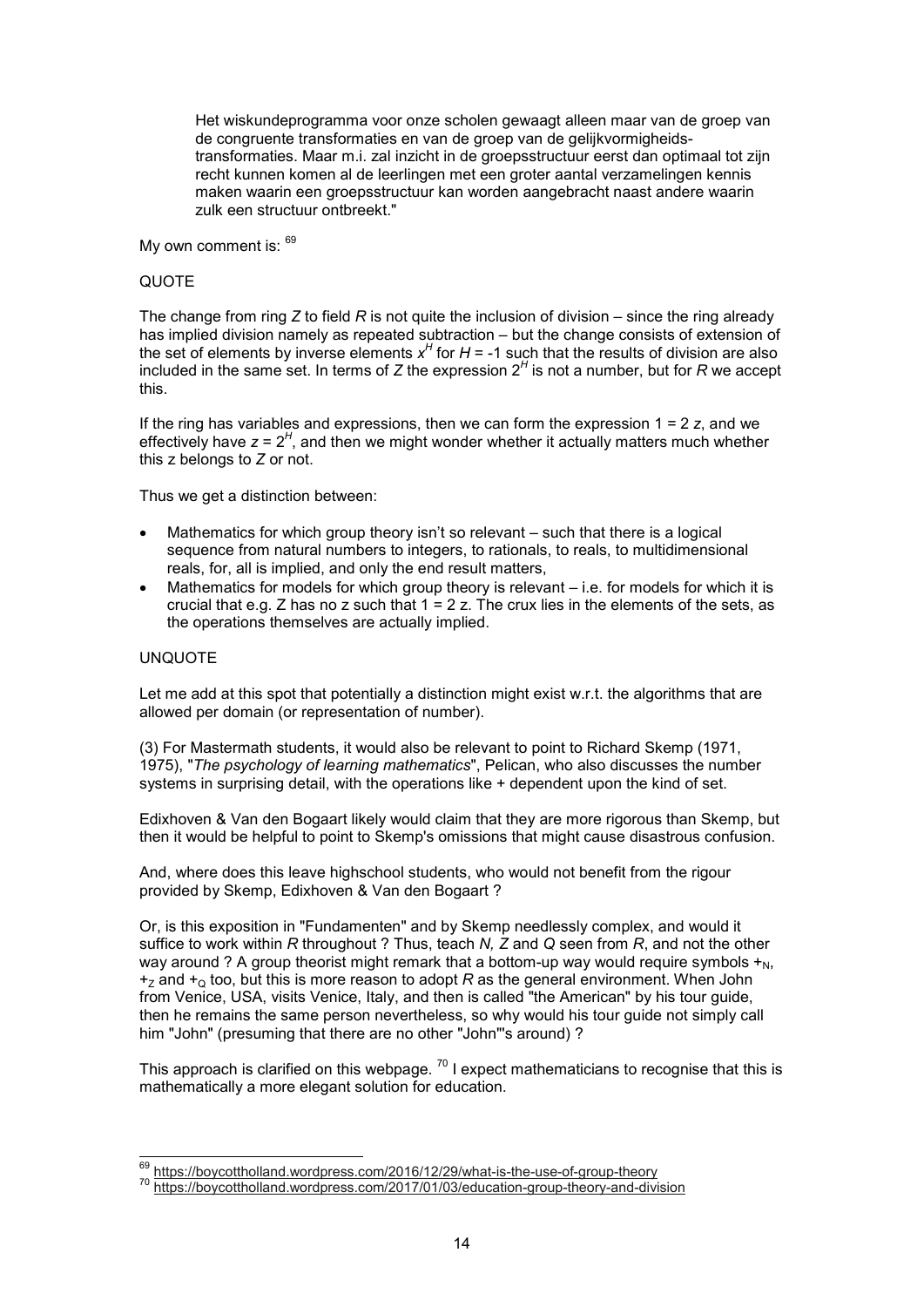(4) In the paper "*Education, division & derivative: Putting a Sky above a Field or a Meadow*" (2014) I have tried to provide group theorists with some suggestions for a theoretical development of the algebraic approach to the derivative, and notably the concept of *dynamic division*. Unfortunately, group theorists may not be looking at these suggestions. It would seem to me that future teachers of mathematics would be aware of these suggestions,

### **4.4. "Fractions"**

For education, the nomenclature of "fractions" is essential. For teachers it is important to have clear notions.

Jan Bergsta and I agree that Jan van de Craats makes a mess of this <sup>71  72</sup> (though I don't know whether Bergstra and I agree on our critique). My explanation is that Van de Craats has no qualification for education.

Van de Craats collaborates with Rob Bosch, who has a teaching degree, but from a period with little emphasis on didactics. Their "Basisboek" is a repertorium and not a development from didactics.

In the syllabus "Fundamenten", page 4, Edixhoven & Van den Bogaart indicate that *Q* is the collection of all "rational fractions", and page 66, theorem V.1.6, gives the arithmetic of "fractions".

- But they don't define what such "fractions" would be. All this "rigour" hangs in the air.
- This doesn't solve basic questions like what is the difference between 1 / 2 and 2 / 4, and what would be the denominator of 6, when it could also be written as 36 / 6.

Teachers need such clear terms, provided by fundamental insights in mathematics. The syllabus doesn't provide these essentials for teachers. The syllabus provides a development of "group theory" as the escape route that academics have chosen to avoid such questions, embellished with jargon like "equivalence class" that one cannot use in class.

A step towards resolving such issues was the notion of "proportion space", see "Conquest of the Plane", page 77.

I wrote an exposition to clarify the distinction between fairly useless "group theory" and necessary insight in notations (like in programming too).  $^{76}$  This discussion avoids the word "fraction" since there is so much confusion about it. I might give a definition, but it is wise to refrain from this, since this might cause needless discussion (or others, like on wikipedia, might use it without reference as if that definition has been in existence since forever).

### **4.5. From numbers to neighbourhoods**

Edixhoven & Van den Bogaart first present the numbers and only then consider neighbourhoods (balls) (p99). If I understand the approach correctly, they presume continuity of *R* and only discuss continuity of functions f: *R* -> *R*. Page 102 first gives continuity and then the notion of limit.

Recently, I developed the suggestion to start with the continuity of *R* and base functions upon this.<sup>77</sup> This would make sense for highschool. No doubt, teachers of mathematics must know how research mathematicians have developed a body of theory that avoids such issues, but, this course is not intended to turn the aspiring teachers into research mathematicians.

 $\overline{a}$ <sup>71</sup> https://staff.fnwi.uva.nl/j.vandecraats/BreukenJvdCdeel1.pdf

<sup>72</sup> https://boycottholland.wordpress.com/2017/01/03/education-group-theory-and-division

<sup>73</sup> http://thomascool.eu/Papers/Math/2015-09-15-Breach-by-Jan-van-de-Craats-and-Ben-Wilbrink-wrtscientific-integrity.html

<sup>74</sup> http://thomascool.eu/Papers/Math/2016-03-15-Some-experiences-with-HdS-RB-FvdDS-JvdC.html

<sup>75</sup> http://thomascool.eu/Papers/COTP/ConquestOfThePlane.pdf

<sup>76</sup> https://boycottholland.wordpress.com/2017/01/03/education-group-theory-and-division

<sup>77</sup> http://thomascool.eu/Papers/Math/2016-11-30-Algebraic-Approach-Derivative-and-Continuity.pdf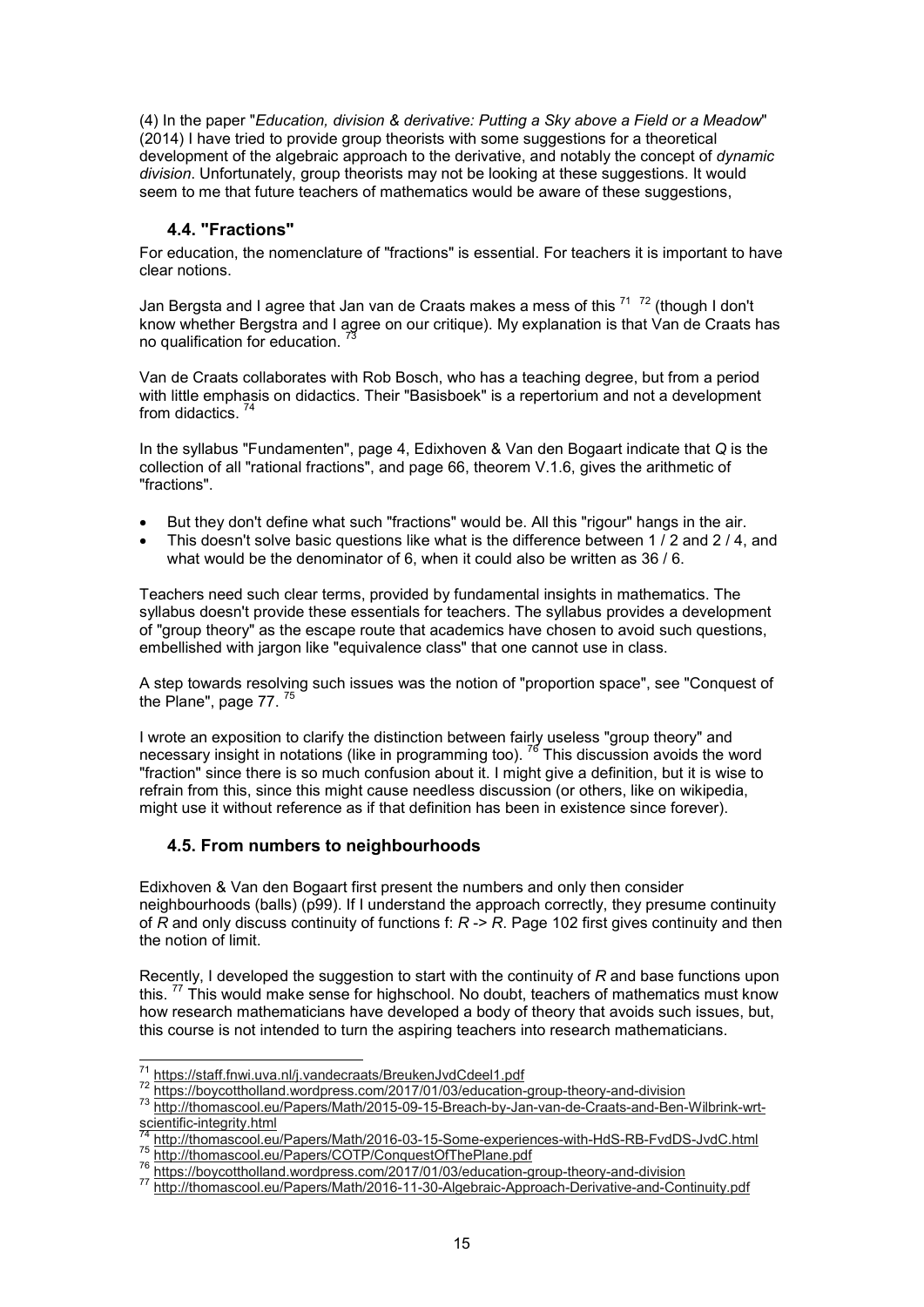#### **4.6. Complex numbers and linear algebra**

As shown in "Conquest of the Plane", I agree that essential definitions of complex plane and linear algebra belong to the foundations for analytic geometry.

# *5. Qualifications of the Mastermath teacher trainers themselves*

Let me try to give an overview, alphabeticallly. See the cv's above.

- A name is put in bold when there is some teaching experience in highschool. All such experience is only short.
- Some are in "teacher training" but presumably not in didactics but in mathematics.
- For some, there are additional comments given my experience since 2008.

When mathematicians get involved with mathematics education, even when they have a few years of teaching experience, then they are at risk of making errors of abstraction that empirical researchers are less likely to make.

Anthonissen, Martijn: at ESoE yet unknown to me how this relates to highschool.

- **Bogaart**, Theo van den: taught at highschool for some years and was secretary of cTWO, but see this text.<sup>78</sup>
- Bosma, Wieb: apparently no highschool teaching experience. See this letter to Epsilon Uitgaven. <sup>79</sup> Compare with Henk Broer, that involvement with Epsilon Uitgaven
- doesn't mean that this indicates particular knowledge about education.  $\frac{8}{3}$
- Cator, Eric: apparently no highschool teaching experience.
- **Daems**, Jeanine: taught highschool in 2010-2013. I am not impressed by the fact that she translated an English book on history into Dutch. <sup>81</sup>

Edixhoven, Bas: see these texts. 82 83

Hulshof, Joost: apparently no highschool teaching experience. See the **Appendix** below.

Jeurnink, Gerard: was chair of PWN / NOCW and didn't respond to my suggestion that I would present there the new results of "Conquest of the Plane".

Kraaikamp, Cor: apparently no highschool teaching experience.

**Spandaw**, Jeroen: highschool teaching experience, yet, see this text. <sup>85</sup>

Sterk, Hans: at ESoE yet unknown to me how this relates to highschool.

Thije Boonkkamp, Jan ten: likely no experience as highschool teacher.

Top, Jaap: likely no qualification for teaching highschool.

Wepster, Steven: no cv online. As he writes on the history of mathematics (and potential its education), I would like to know his reaction to the diagnosis of the abuse of Van Hiele by Freudenthal. 86

Wiegerinck, Jan: apparently no highschool teaching experience. See the **Appendix** below.

### *6. Conclusions*

The Mastermath programme for "zij-instromers" doesn't seem to fit basic requirements (a) for didactics of mathematics for highschool itself, (b) w.r.t. the background of the "zij-instromers", often in empirics.

 $\overline{a}$ <sup>78</sup> http://thomascool.eu/Papers/AardigeGetallen/2016-11-02-VandenBogaart-Kool.pdf

<sup>79</sup> http://thomascool.eu/Papers/AardigeGetallen/2015-10-30-Brief-aan-redactie-Epsilon-Uitgaven.html <sup>80</sup> http://thomascool.eu/Papers/AardigeGetallen/2016-10-05-Afscheidsrede-Henk-Broer-en-diens-KNAW-sectie-voorzitterschap.pdf

http://thomascool.eu/Papers/AardigeGetallen/2016-12-19-Euclides.html

<sup>82</sup> http://thomascool.eu/Papers/ALOE/2015-05-21-A-breach-of-integrity-on-paradoxes.pdf

<sup>83</sup> http://thomascool.eu/Papers/ALOE/2014-10-29-Cantor-Edixhoven-02.pdf

<sup>84</sup> http://thomascool.eu/Papers/AardigeGetallen/2015-10-17-Aan-TK-commissie-OCW.html

<sup>85</sup> http://thomascool.eu/Papers/COTP/LOWI/Index.html

<sup>86</sup> http://www.wiskundebrief.nl/718.htm#7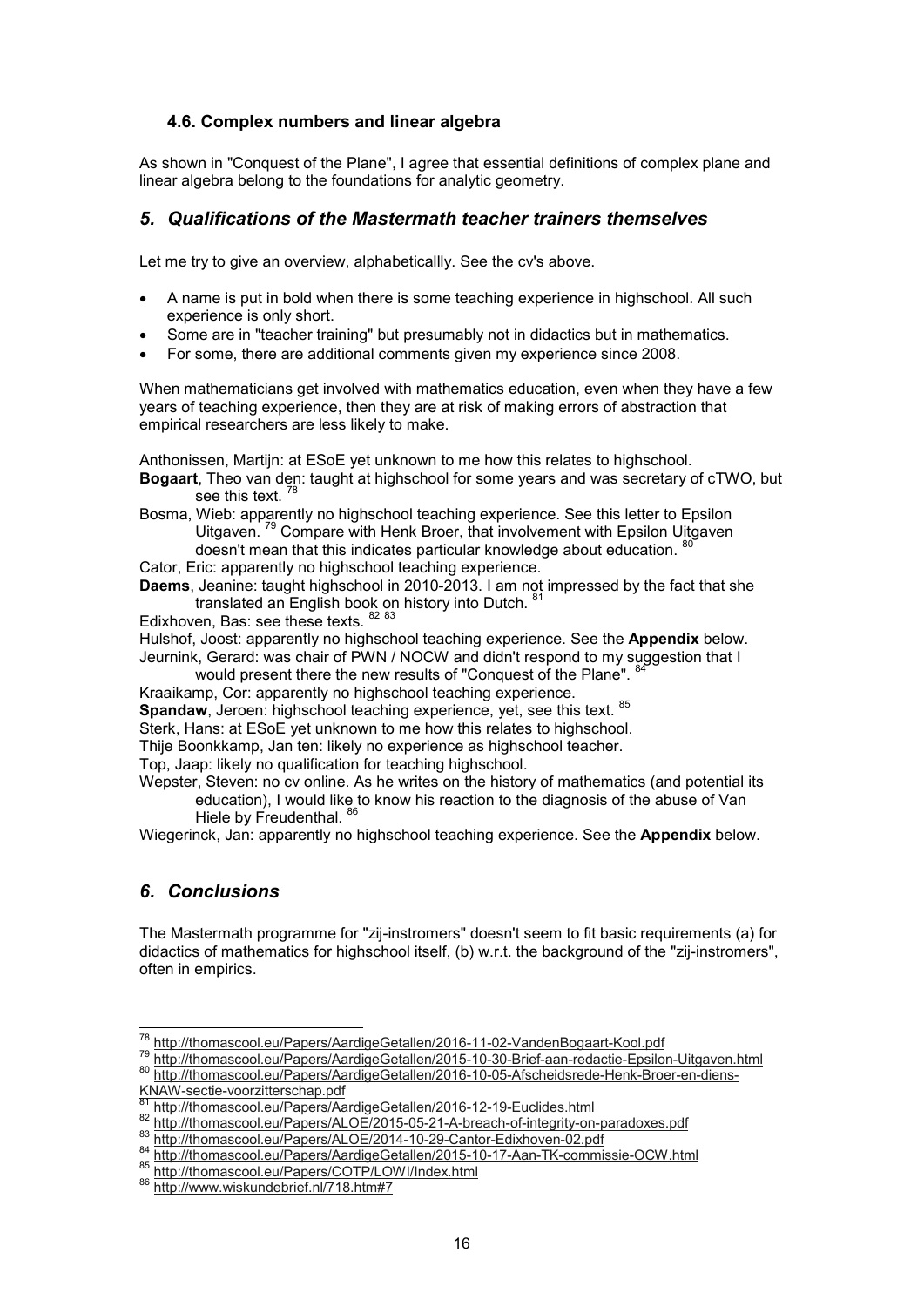The staff of trainers has inadequate background in didactics (let alone empirics). As they don't know about these matters then it doesn't surprise that these aren't taken care of.

This is no abstract observation but is supported by facts since 2008, see also the reports in the footnotes. Even when a teacher-trainer has some experience as teacher of mathematics, then there are still errors that indicate an abstract mode of thinking, while someone trained for empirics and respect for the facts is likely to react differently.

Part of the evidence consists also of the discussion above of two elements in the programme: "Foundations" and "Analysis".

The discussion also shows how the course programme can be improved.

#### *Appendix. Letter to Wiegerinck w.r.t. Mastermath course in Analysis*

(The letter is in Dutch.)

Date: Wed, 28 Dec 2016 To: j.j.o.o.wiegerinck From: Thomas Cool / Thomas Colignatus Subject: Mastermath cursus Analyse 2017 met professor Hulshof [Cc: "Bergstra, Jan" & "Hulsthof, Joost"]

Geachte professor Wiegerinck,

U geeft de Mastermath cursus Analyse met professor Hulshof, klaarblijkelijk voor zo'n 5 studenten.

Ik heb naar het begin en opzet van de syllabus Analyse 2017 van Hulshof gekeken, en daar enkele opmerkingen over gemaakt. Hulshof heeft aanpassingen gemaakt, en vermeldt dat ook:

https://www.beteronderwijsnederland.nl/content/cursus-analyse-voorjaar-2017

Echter, mijn opmerkingen hadden de bedoeling dat Hulshof en u zouden besluiten deze syllabus niet te gebruiken, omdat het op allerlei punten didactisch rammelt.

Mijn advies zou zijn om het recente boek van Michael Range te gebruiken: "What is Calculus?: From Simple Algebra to Deep Analysis".

http://www.worldscientific.com/worldscibooks/10.1142/9448

[Addendum 2017-01-08: I will make some more comments on Range's book yet this doesn't change this advice.]

Relevant blijft dan mijn commentaar:

https://boycottholland.wordpress.com/2016/12/26/descartes-wins-from-fermat-on-the-incline

Een traditioneel boek is natuurlijk dat van Adams & Essex, maar zie dan mijn commentaar:

https://boycottholland.wordpress.com/2016/12/08/finally-a-sound-interpretation-fordifferentials

Aldus adviseer ik een reeds bestaand boek te gebruiken, en dit eventueel aan te vullen met leesnotities, zoals vertalingen naar het Nederlands en hoe e.e.a. in de schoolboeken staat.

Van belang zijn denkelijk deze opmerkingen, reden waarom ik ook kopie doe aan Jan Bergstra: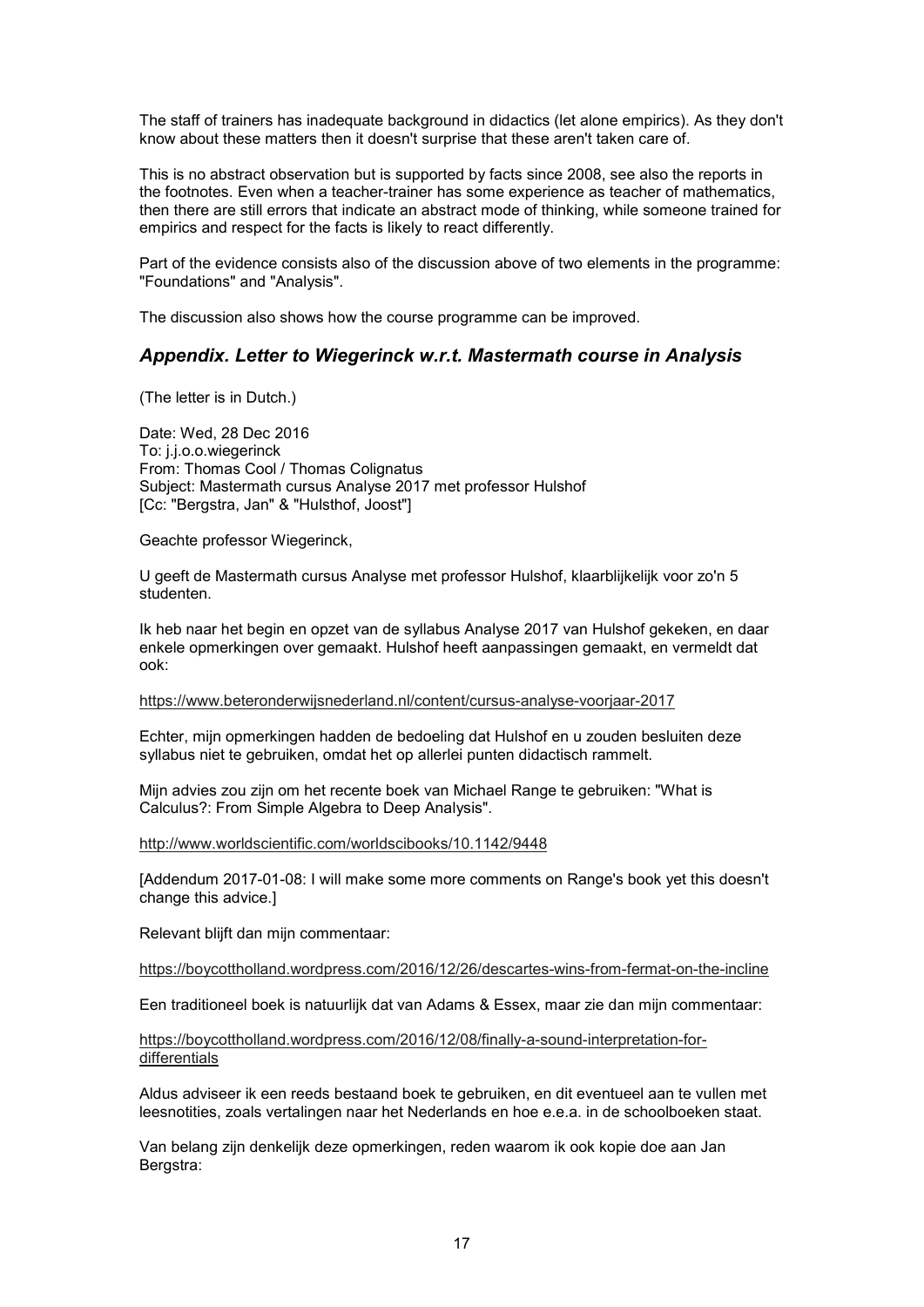(1) Het kan lijken alsof professor Hulshof iets van didactiek weet, omdat hij diverse teksten daarover heeft, bijvoorbeeld op de website van "Beter Onderwijs Nederland" (BON). Maar, deze teksten schrijft hij blijkbaar zonder de vereiste bevoegdheid t.a.v. didactiek. Hulshof verzekert mij dat hij geen uitspraken over didactiek doet, maar alleen als wiskundige commentaar geeft op teksten van didactici. Maar het leest niet zo. Op veel teksten is veel aan te merken. Het betreft ook teksten t.a.v. werk van anderen, reden voor mij om daar niet op te reageren. Hulshof claimt dat veel wiskundigen hem binnenskamers gelijk geven, maar dat is een wonderlijke claim, want waarom zou je dit binnenskamers houden, en hoe moet je zo'n claim controleren (waar gaat het precies over) ?

Als voorbeeld t.a.v. didactiek kunt u kijken naar wat Hulshof zegt over "wiskundige denkachtiviteiten" (WDA) en wat ik daarover zeg als bevoegd leraar wiskunde. Ik schreef later dan Hulshof, maar, ik ontdekte zijn tekst pas doordat en nadat ik mijn eigen tekst had geschreven. Niet geheel toevallig kijken wij allebei naar de eerste presentatie door Jos Tolboom, die het voorbeeld geeft van de zichtlijn in relatie tot de straal van de Aarde (zoeken op Tolboom):

Hulshof onder "modelactiviteiten" met de file poppetje.pdf

#### https://www.beteronderwijsnederland.nl/content/het-epsilon-handboek-voor-de-didactiek-vande-wiskunde

Mijn eigen tekst:

#### http://thomascool.eu/Papers/Math/2016-10-31-MTA.pdf

Wat Hulshof over de wiskunde van dit probleem stelt is grotendeels irrelevant voor de didactiek, en wat relevant is kan een didacticus ook zelf wel verzinnen. Sommige opmerkingen kunnen als didactiek gelezen worden. Met name: "Dat moet natuurlijk precies andersom, eerst de formule uitwerken en daarna de getallen invoeren als dat zin heeft of nodig is." Maar dit is didactisch twijfelachtig. In dit voorbeeld is het niet onredelijk om het probleem niet met algebra te belasten, maar eerst de onbekenden te identificeren en de student de zekerheid geven t.a.v. wat bekend is en wat niet. Zie mijn bespreking, waarin dit beter tot zijn recht komt.

(2) Het is curieus dat Mastermath wil opleiden tot bevoegdheid, maar dit zelf niet eist voor de leraar-trainers. Ik zal hierover nog een aparte brief aan Mastermath sturen. Ja, het gaat Mastermath om cursussen wiskunde, en niet om didactiek van wiskunde. Ik verwijs naar die komende brief.

(3) Mijn ervaring toont dat het bijna onmogelijk is om met professor Hulshof \*\*\* per email \*\*\* te communiceren. Ik heb geen andere ervaring dan email en een enkele lezing door hem. Wanneer ik Hulshof vraag "wat vind je van deze appel" dan antwoordt hij "ik hou van peer". De lezing was voor de NVvW, en in plaats van dat hij zijn gedachten over didactiek presenteerde, gaf hij een triviaal wiskundig probleem waar hij moeilijk over deed. Maar de uitnodiging was juist wegens zijn [onbevoegde] stellingen over didactiek, niet wegens zijn achtergrond in wiskunde.

(4) Afgelopen augustus diende ik een artikel in bij Nieuw Archief over de algebraische aanpak van de afgeleide. (Dit staat in verband met bovenstaand boek van Range.) Dit artikel werd met krom commentaar afgewezen, en zowel Hulshof als Bergstra waren zo aardig naar het referee rapport te kijken. Beiden gaven kritiek op dat leesrapport. Hulshof verwees naar een tekst van hem en professor Ronald Meester waarin ondersteuning voor die algebraische aanpak zou blijken. Toen ik daarna keek, zag ik dit niet. Hulshof en Meester verwijzen nog steeds naar de benaderingsfout bij de afgeleide, en hebben nog steeds de limiet nodig. Derhalve moest ik de redactie van NAW inlichten dat Hulshof hen en mij op het verkeerde been zette, en dat ik dit commentaar van Hulshof niet kon presenteren als ondersteuning voor de algebraische aanpak.

Hier is het artikel: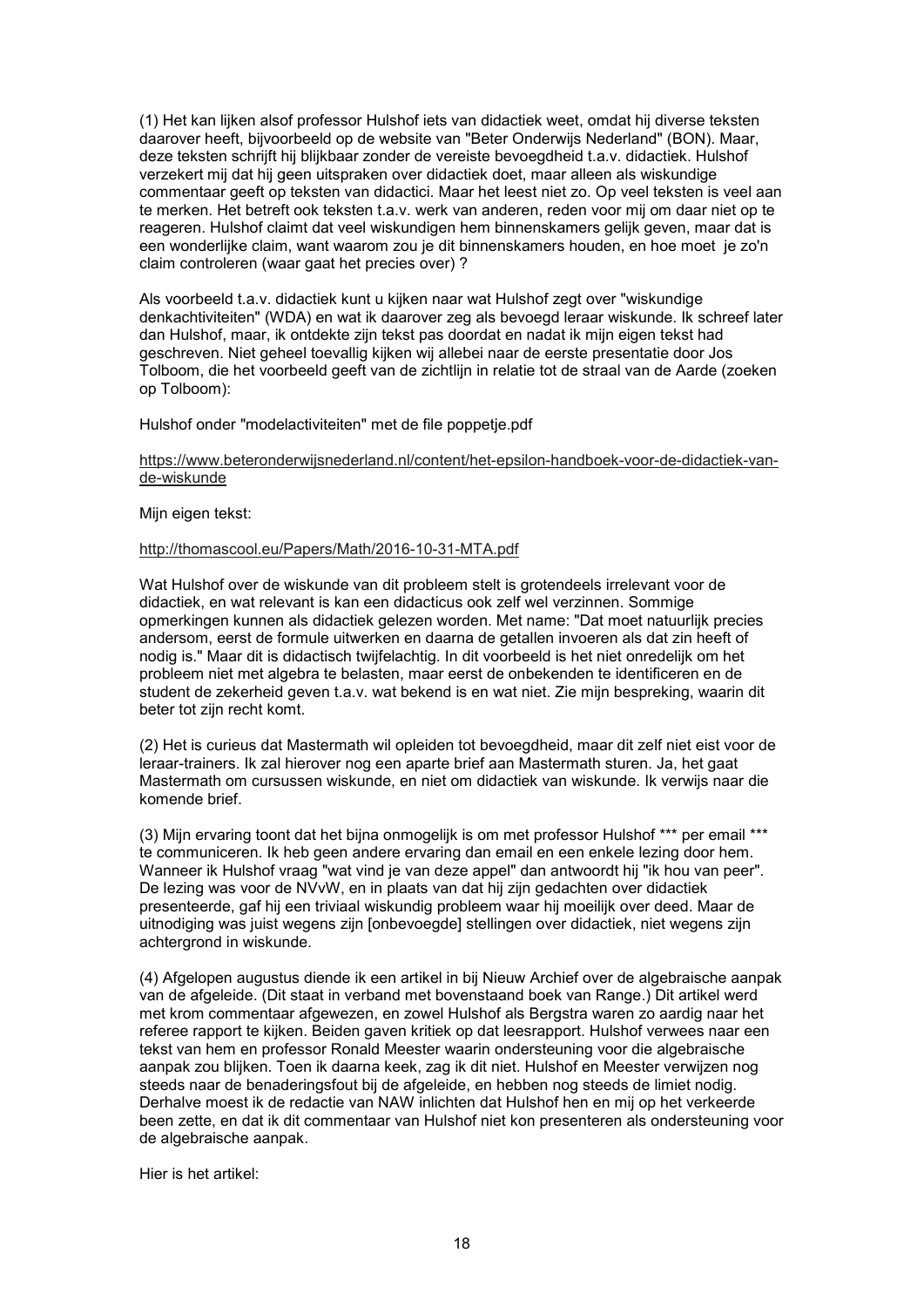#### http://thomascool.eu/Papers/Math/2016-08-14-An-algebraic-approach-to-the-derivative.pdf

en hier is de email-geschiedenis:

#### http://thomascool.eu/Papers/Math/Derivative/2016-11-21-Breach-integrity-of-science-by-NAW-on-derivative.pdf

PM. Het betreft hier wetenschappelijke emails en niet persoonlijke zaken, dus na ampel beraad heb ik ze op het web gezet. Ik, Bergstra, Hulshof en redactie NAW zullen hier niet zaken beweren die ik en zij niet tegen anderen staande zullen willen houden. Anderen toegang geven tot deze discussie is mijn enige bescherming tegen de kromme aanpak door de redactie NAW en de verwarring door Hulshof (alsook andere kritiek door Bergstra).

(5) Eerder was Hulshof bestuurslid van BON. In de periode daarvoor hadden enkele wiskundigen (Gerard Verhoef en Mark Peletier) plezier gemaakt over mjin voorstel tot herontwerp (re-engineering) van het onderwijs in wiskunde. Bijvoorbeeld stel ik voor om voor het meten van hoeken uit te gaan van de eenheid van het platte vlak zelf. Dus niet een hoek van 90 graden of Pi/2 radialen maar gewoon een 1/4 vlak. Of een kwart slag in het rond. Deze gedachten worden gewaardeerd door Robin Whitty van "Theorem of the Day", zie onderaan deze pagina:

#### http://www.theoremoftheday.org/Annex/taumanifesto.html

PM 1. De wiskundigen die tau = 2 Pi voorstellen hebben meestal ook weinig zicht op didactiek. Wiskundig bestaat het probleem niet, want Pi of 2 Pi gebruiken is immaterieel. Er zijn alleen overwegingen van didactiek. Dan lijkt tau [ τ ] teveel op het symbool voor straal r. Dit geeft hopeloze proefwerken. Mijn voorstel is zowel Pi als Archi = 2 Pi te gebruiken, met als symbool voor Archi de hoofdletter Theta.

PM 2. Ook stel ik voor om naast co-ordinaten  $\{x, y\}$  ook de speciale co-ordinaten  $\{X, Y\}$  te hanteren voor de eenheidscirkel (unit radius circle), zodat de functies  $X = x$ ur[alpha] en Y = yur[alpha] meteen helder zijn, voor hoeken alpha gemeten met maat 1. Natuurlijk xur[alpha] = cos[Archi alpha].

Echter, bij BON maakten Verhoef en Peletier er plezier over, met laster aan mijn adres. Toen ik dit veel later nadien ontdekte, vroeg ik het bestuur en nadien ook Hulshof om dit te corrigeren. Die lasterlijke teksten moeten maar blijven staan, omdat iedereen kan zien hoe men in die jaren zo reageerde, maar er kunnen excuses komen en doorverwijzingen naar correcties e.d. Noch BON noch Hulshof waren bereid om de integriteit van wetenschap te respecteren en te verdedigen. Hier zijn de relevante links:

#### http://www.beteronderwijsnederland.nl/node/4346

#### http://thomascool.eu/Papers/Drgtpe/Crisis-2007plus/2012-01-11-FatsoenMoetJeDoen.html

#### [typefout]

(6) Ik heb nimmer een tekst gezien van professor Hulshof waarin hij ingaat op een analyse van me. Mocht hij daar uitspraken over doen, dan lijkt het me heel riskant wat hij daarover zou stellen, want ik heb het niet kunnen controleren. Hulshof verzekert mij dat hij geen uitspraken over didactiek doet, maar alleen als wiskundige commentaar geeft op teksten van didactici. Om onduidelijke reden reageert hij niet op mijn teksten ter verbetering van didactiek. Als de wiskunde goed is, dan zou hij dat toch ook mogen zeggen.

Bijvoorbeeld schreef ikzelf "Conquest of the Plane" (2011), en ook daar zou Mastermath zijn voordeel mee kunnen doen. Maar ik schrijf u niet omdat ik reclame voor eigen werk wil maken.

#### http://thomascool.eu/Papers/COTP/Index.html